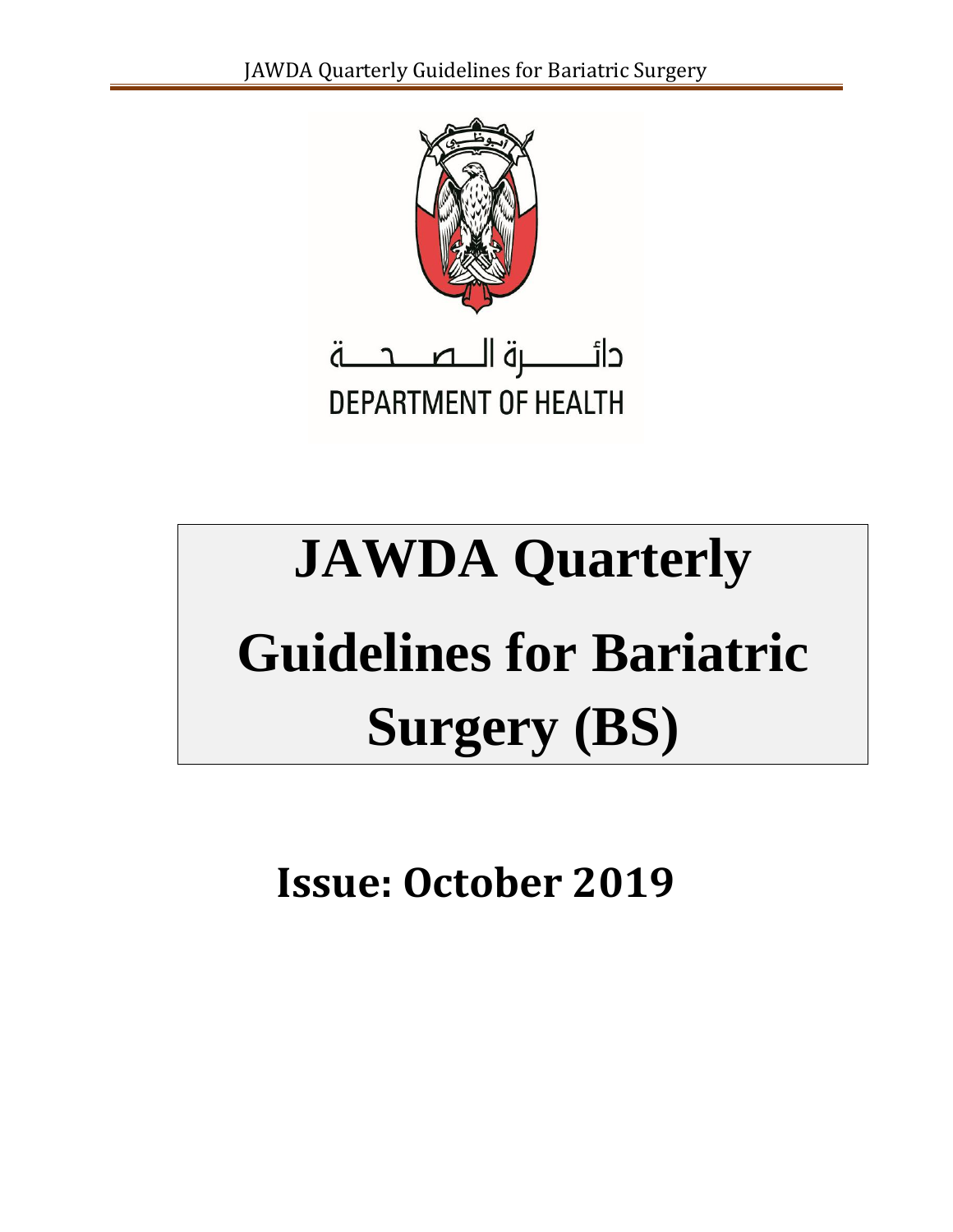# **Table of Contents**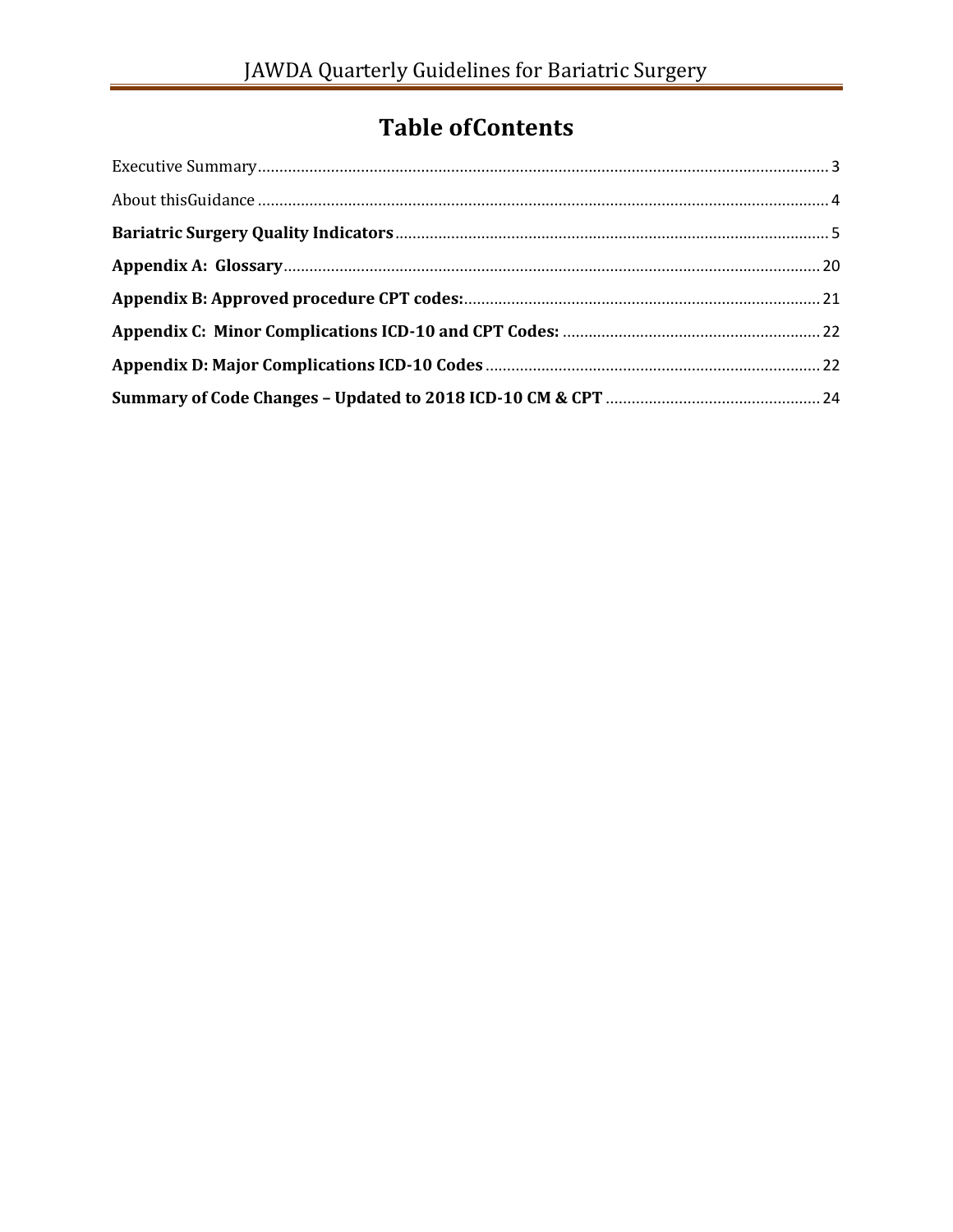#### <span id="page-2-0"></span>Executive Summary

The Department of Health– Abu Dhabi (DOH) is the regulatory body of the healthcare sector in the Emirate of Abu Dhabi and ensures excellence in healthcare for the community by monitoring the health status of its population.

- The Emirate of Abu Dhabi is experiencing a substantial growth in the number of hospitals, centers and clinics. This is ranging from school clinics and mobile units to internationally renowned specialist and tertiary academic centers. Although, access and quality of care has improved dramatically over the last coupleofdecades,mirroringthe economicupturnand population boom of Emirate of Abu Dhabi, however challenges remain in addressing further improvements.
- The main challenges that are presented with increasingly dynamic population include an aging population with increased expectation for treatment, utilization of technology and diverseworkforce leadingtoincreased complexityofhealthcareprovisioninAbuDhabi.All of this results in an increased and inherent risk to quality and patient safety.
- DOHhasdevelopeddynamicandcomprehensivequalityframeworkinordertobring about improvements across the health sector. This guidance relates to the quality indicators that DOHismandatingthequarterlyreportingagainstby theoperatinggeneralandspecialist hospitals in AbuDhabi.
- The guidance sets out the full definition and method of calculation for patient safety and clinical effectiveness indicators. For enquiries about this guidance, please contact [jawda@DoH.gov.ae](mailto:jawda@DoH.gov.ae)

This document is subject for review and therefore it is advisable to utilize online versions available on the DOH website at all times.

Issued: October 2019 Published update: Version 2, January 2020 Published update: Version 3, October 2021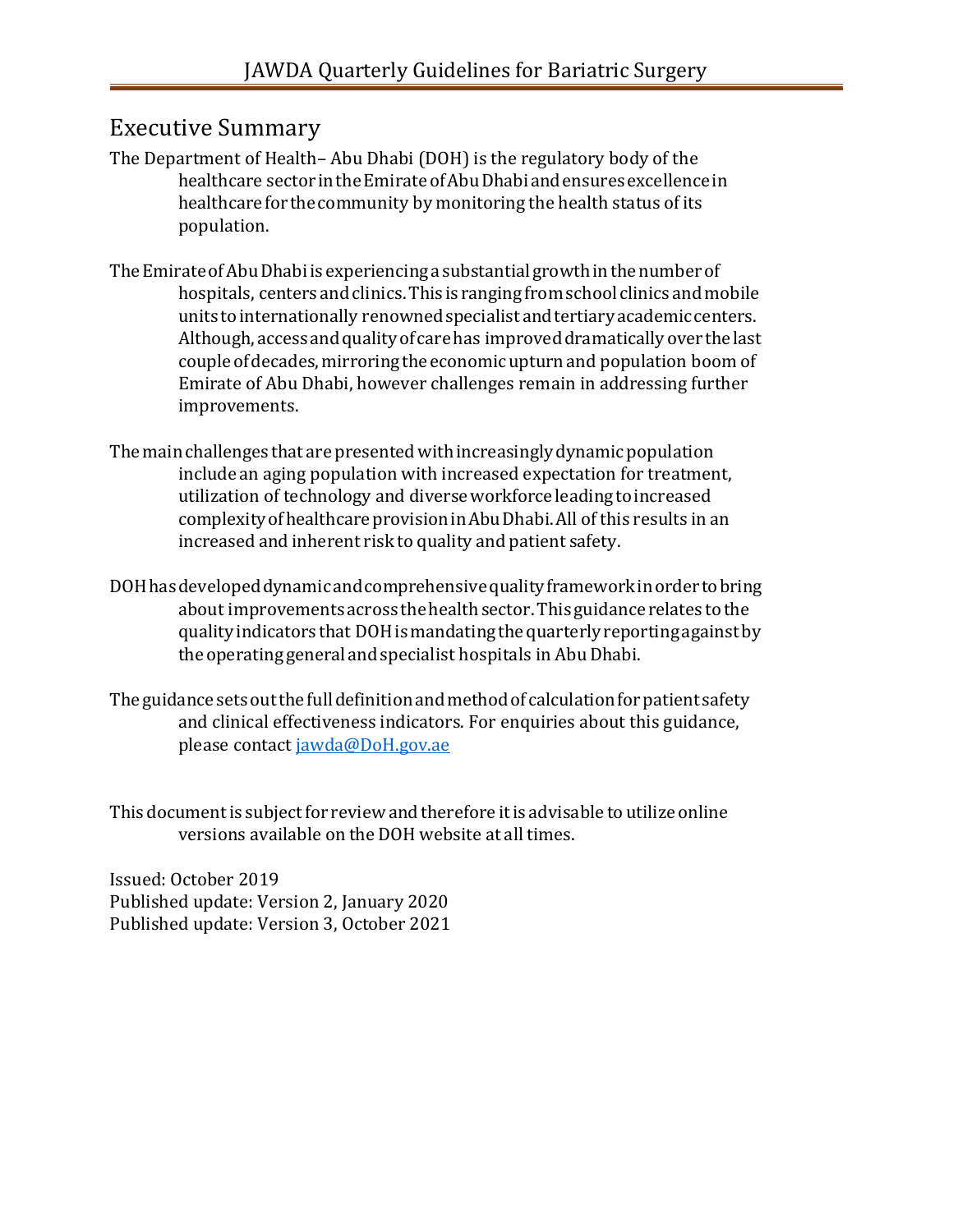## <span id="page-3-0"></span>About thisGuidance

TheguidancesetsoutthedefinitionsandreportingfrequencyofJAWDABariatric Surgery (BS)performanceindicators.TheDepartmentofHealth(DoH),with consultationfromlocal and international expertise of obesity and weight management, has developed Bariatric Surgery Performance Indicators that are aimed for assessing the degree to which a provider competently and safely delivers the appropriate clinical services to the patient within the optimal period of time.

TheBariatricSurgeryperformanceindicatorsinthisguidanceincludemeasuresto monitor morbidity and mortality in patients undergoing bariatric surgery I.e. (postoperative complications, readmissions, re-operation, and extended length of stay). Healthcare providers are the most qualified professionals to develop and evaluate quality of care for obesity and weight management patients; therefore, it is crucial that clinicians retain a leadership position in defining performance among Bariatric healthcare providers.

#### **Who is this guidance for?**

AllDoHlicensedhealthcarefacilitiesprovidingbariatricsurgeryservices inthe Emirateof Abu Dhabi.

#### **How do I follow this guidance?**

Each provider will nominate one member of staff to coordinate, collect, monitor and report Bariatric services quality indicators data as per communicated dates. The nominated healthcare facility lead must in the first instance email their contact details (if different from previous submission) to [JAWDA@doh.gov.ae](mailto:JAWDA@doh.gov.ae) and submit the required quarterly quality performance indicators through Jawda online portal.

#### **What are the Regulation related to this guidance?**

- Legislation establishing the Health Sector
- [DOH Standard for Obesity and Weight Diagnosis, Pharmacological](https://www.haad.ae/HAAD/LinkClick.aspx?fileticket=Z2axvsvZ7uU%3d&tabid=820)  [and Surgical](https://www.haad.ae/HAAD/LinkClick.aspx?fileticket=Z2axvsvZ7uU%3d&tabid=820) Management [Interventions](https://www.haad.ae/HAAD/LinkClick.aspx?fileticket=Z2axvsvZ7uU%3d&tabid=820)
- As per DoH Policy for Quality and Patient Safety issued January 15<sup>th</sup> 2017, this guidance applies to all DOH Licensed Hospital Healthcare Facilities in theEmirateofAbuDhabiin accordance with the requirements set out in this Standard.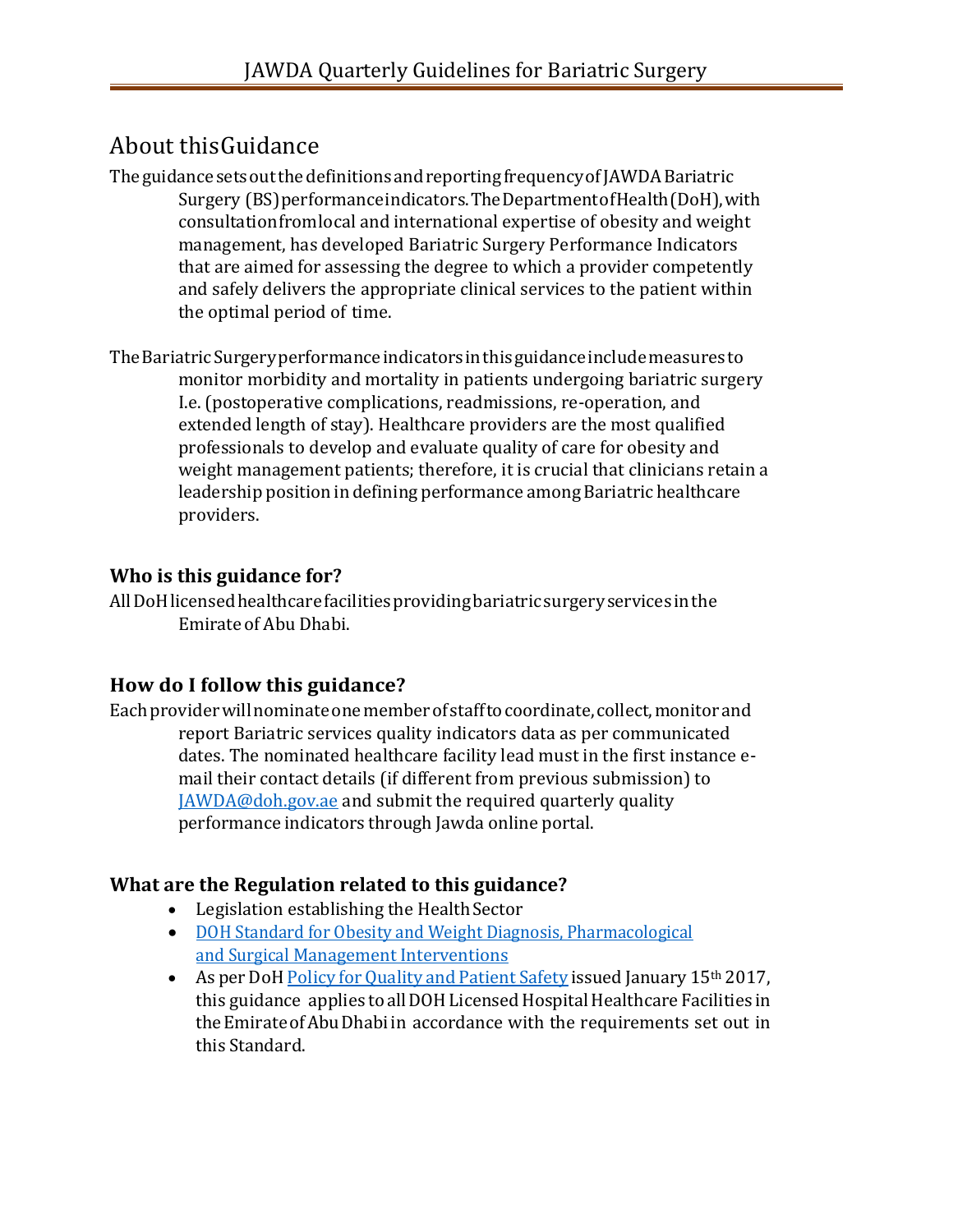#### **Bariatric Surgery Quality Indicators**

<span id="page-4-0"></span>

| <b>Type: BS Quality Indicator</b>               |                                                                                                                                                                                                                                                                                                                                                                                       |                                                                                                                                                                                                                                                                                                                                                                                                                     | <b>Indicator Number: BS01</b>                                                                      |
|-------------------------------------------------|---------------------------------------------------------------------------------------------------------------------------------------------------------------------------------------------------------------------------------------------------------------------------------------------------------------------------------------------------------------------------------------|---------------------------------------------------------------------------------------------------------------------------------------------------------------------------------------------------------------------------------------------------------------------------------------------------------------------------------------------------------------------------------------------------------------------|----------------------------------------------------------------------------------------------------|
| <b>KPI Description (title):</b>                 |                                                                                                                                                                                                                                                                                                                                                                                       | Rate of Minor Complications among Low-Risk Patients within 30<br>days from Primary principal Bariatric Surgery                                                                                                                                                                                                                                                                                                      |                                                                                                    |
| <b>Domain</b>                                   | <b>Patient Safety</b>                                                                                                                                                                                                                                                                                                                                                                 |                                                                                                                                                                                                                                                                                                                                                                                                                     |                                                                                                    |
| Sub-Domain                                      | Complication/Outcome                                                                                                                                                                                                                                                                                                                                                                  |                                                                                                                                                                                                                                                                                                                                                                                                                     |                                                                                                    |
| <b>Definition:</b>                              | Rate of minor medical/surgical complications among low risk primary<br>principle bariatric surgery patients (18 years or older) within 30 days of the<br>surgery date.<br><b>Primary Principal Procedure:</b> The most complex bariatric operative<br>procedure performed during this OR encounter AND the first metabolic or<br>bariatric procedure for the patient to ever undergo. |                                                                                                                                                                                                                                                                                                                                                                                                                     |                                                                                                    |
| <b>Calculation:</b>                             | period.<br>43999<br><b>Minor Complication Codes:</b><br>$ICD-10$                                                                                                                                                                                                                                                                                                                      | older) who have undergone a primary principal bariatric surgery and had a<br>minor complication within 30 days of the principal bariatric surgery.<br><b>Denominator:</b> Total number of <b>low-risk</b> patients (18 years or older) who<br>have undergone a primary principal bariatric surgery during the reporting<br>Bariatric Surgery CPT Codes: 43644,43645, 43659, 43775, 43846,43847,<br>$CPT$ – Included | Numerator: Total number of low-risk bariatric surgery patients (18 years or<br><b>CPT</b> Excluded |
|                                                 | K28 - K28.9; K56.7;<br>K91.89<br>R11.2<br>N39.0<br>E86.0<br>N17.8;<br>N17.9<br>N19<br>N20.0<br>K43.2<br>K95.01; K95.81,<br>T81.4XXA,<br>T81.4XXD, T81.4XXS                                                                                                                                                                                                                            | 43235 - 43236; 43239; 43259<br>43245<br>96360; 96361<br>96360; 96361<br>96360; 96361<br>90935<br>N/A                                                                                                                                                                                                                                                                                                                | N/A<br>N/A<br>N/A<br>N/A<br>N/A<br>90935; 90937; 90945; 90947<br>N/A<br>N/A<br>N/A<br>N/A          |
| <b>Inclusion</b>                                | Low Risk adult patients (18 years and above) with a primary principal<br>$\bullet$<br>bariatric procedure                                                                                                                                                                                                                                                                             |                                                                                                                                                                                                                                                                                                                                                                                                                     |                                                                                                    |
| <b>Exclusion</b>                                | Patient who are considered as high risk at the time of surgery as defined in<br>$\bullet$<br>Appendix A<br>Patients who have undergone revisional surgery.<br>$\bullet$<br>Patients who were discharged against medical advice<br>$\bullet$                                                                                                                                           |                                                                                                                                                                                                                                                                                                                                                                                                                     |                                                                                                    |
| <b>Reporting Frequency:</b>                     | Quarterly                                                                                                                                                                                                                                                                                                                                                                             |                                                                                                                                                                                                                                                                                                                                                                                                                     |                                                                                                    |
| <b>Unit of Measure:</b>                         | Percentage                                                                                                                                                                                                                                                                                                                                                                            |                                                                                                                                                                                                                                                                                                                                                                                                                     |                                                                                                    |
| <b>International</b><br>comparison if available | Developed locally by modifying similar indicators used by MBSAQIP                                                                                                                                                                                                                                                                                                                     |                                                                                                                                                                                                                                                                                                                                                                                                                     |                                                                                                    |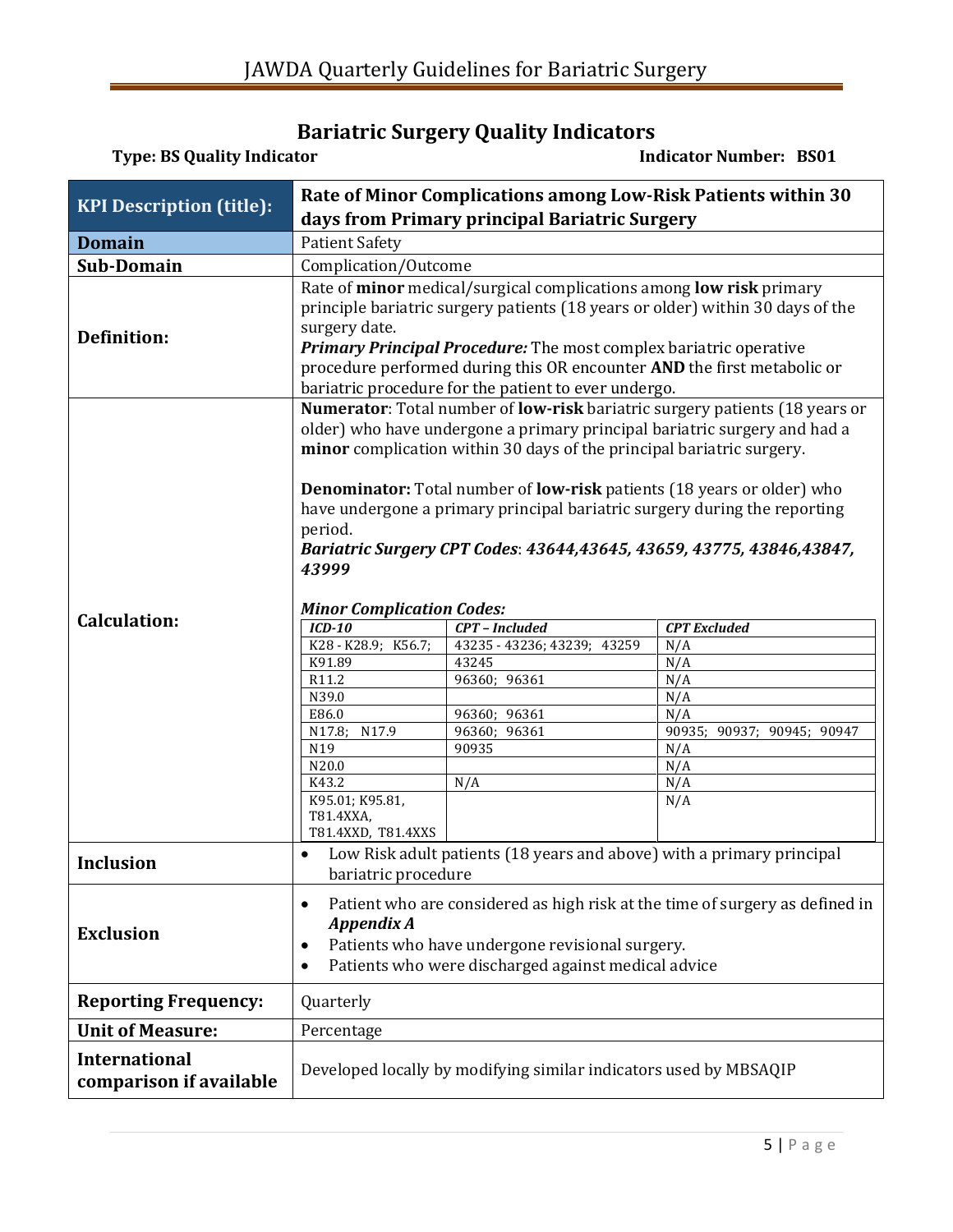| <b>Desired direction:</b>     | Lower is better                                  |  |
|-------------------------------|--------------------------------------------------|--|
| Notes for all providers       |                                                  |  |
| Data sources and<br>guidance: | Hospital patient data source, bariatric registry |  |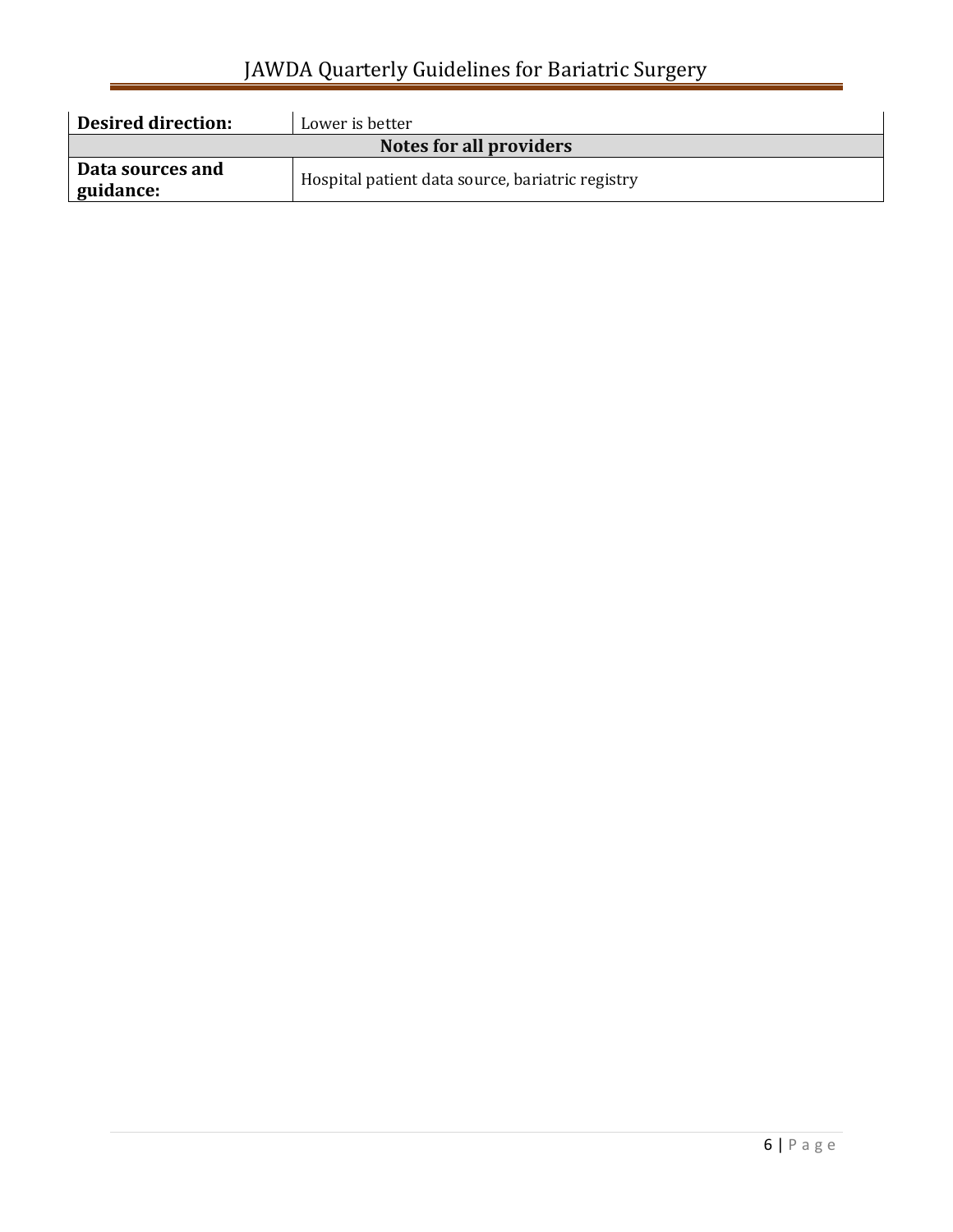| <b>KPI Description</b>      | Rate of Minor Complications among High-Risk Patients within 30                                                                                                                                      |                                                                                                                                                                                                                                                                                                                                                                                                                                                   |                            |
|-----------------------------|-----------------------------------------------------------------------------------------------------------------------------------------------------------------------------------------------------|---------------------------------------------------------------------------------------------------------------------------------------------------------------------------------------------------------------------------------------------------------------------------------------------------------------------------------------------------------------------------------------------------------------------------------------------------|----------------------------|
| (title):                    |                                                                                                                                                                                                     | days from Principal Bariatric Surgery                                                                                                                                                                                                                                                                                                                                                                                                             |                            |
| <b>Domain</b>               | <b>Patient Safety</b>                                                                                                                                                                               |                                                                                                                                                                                                                                                                                                                                                                                                                                                   |                            |
| Sub-Domain                  | Complication/Outcome                                                                                                                                                                                |                                                                                                                                                                                                                                                                                                                                                                                                                                                   |                            |
|                             | Rate of minor medical/surgical complications within 30 days of the surgery                                                                                                                          |                                                                                                                                                                                                                                                                                                                                                                                                                                                   |                            |
| <b>Definition:</b>          | date among high-risk bariatric surgery patients (18 years or older).                                                                                                                                |                                                                                                                                                                                                                                                                                                                                                                                                                                                   |                            |
|                             | 43848, 43999<br><b>Minor Complication Codes:</b>                                                                                                                                                    | Numerator: Total number of high-risk patients (18 years or older) who have<br>undergone a principal bariatric surgery and had a minor complication within 30<br>days of the principal bariatric surgery.<br><b>Denominator:</b> Total number of <b>high-risk</b> patients (18 years or older) who<br>have undergone a principal bariatric surgery during reporting period<br>Bariatric Surgery CPT Codes: 43644-43645, 43659, 43775, 43846-43847, |                            |
| <b>Calculation:</b>         | $ICD-10$                                                                                                                                                                                            | CPT - Included                                                                                                                                                                                                                                                                                                                                                                                                                                    | <b>CPT</b> Excluded        |
|                             | K28 - K28.9; K56.7;                                                                                                                                                                                 | 43235 - 43236; 43239;                                                                                                                                                                                                                                                                                                                                                                                                                             | N/A                        |
|                             |                                                                                                                                                                                                     | 43259                                                                                                                                                                                                                                                                                                                                                                                                                                             |                            |
|                             | K91.89                                                                                                                                                                                              | 43245                                                                                                                                                                                                                                                                                                                                                                                                                                             | N/A                        |
|                             | R11.2<br>N39.0                                                                                                                                                                                      | 96360; 96361                                                                                                                                                                                                                                                                                                                                                                                                                                      | N/A<br>N/A                 |
|                             | E86.0                                                                                                                                                                                               | 96360;<br>96361                                                                                                                                                                                                                                                                                                                                                                                                                                   | N/A                        |
|                             | N17.8; N17.9                                                                                                                                                                                        | 96360; 96361                                                                                                                                                                                                                                                                                                                                                                                                                                      | 90935; 90937; 90945; 90947 |
|                             | N19                                                                                                                                                                                                 | 90935                                                                                                                                                                                                                                                                                                                                                                                                                                             | N/A                        |
|                             | N20.0                                                                                                                                                                                               |                                                                                                                                                                                                                                                                                                                                                                                                                                                   | N/A                        |
|                             | K43.2                                                                                                                                                                                               | N/A                                                                                                                                                                                                                                                                                                                                                                                                                                               | N/A                        |
|                             | K95.01; K95.81,<br>T81.4XXA, T81.4XXD,<br>T81.4XXS                                                                                                                                                  |                                                                                                                                                                                                                                                                                                                                                                                                                                                   | N/A                        |
| <b>Inclusion</b>            | Patients who are considered as high risk at the time of the principle bariatric<br>$\bullet$<br>surgery as defined in Appendix A.<br>Patients who have undergone a revisional surgery.<br>$\bullet$ |                                                                                                                                                                                                                                                                                                                                                                                                                                                   |                            |
| <b>Exclusion</b>            | Patients who were discharged against medical advice<br>$\bullet$<br>Low-risk cases                                                                                                                  |                                                                                                                                                                                                                                                                                                                                                                                                                                                   |                            |
| <b>Reporting Frequency:</b> | Quarterly                                                                                                                                                                                           |                                                                                                                                                                                                                                                                                                                                                                                                                                                   |                            |
| <b>Unit of Measure:</b>     | % complications                                                                                                                                                                                     |                                                                                                                                                                                                                                                                                                                                                                                                                                                   |                            |
| <b>International</b>        |                                                                                                                                                                                                     |                                                                                                                                                                                                                                                                                                                                                                                                                                                   |                            |
| comparison if               |                                                                                                                                                                                                     | Developed locally by modifying similar indicators used by MBSAQIP                                                                                                                                                                                                                                                                                                                                                                                 |                            |
| available                   |                                                                                                                                                                                                     |                                                                                                                                                                                                                                                                                                                                                                                                                                                   |                            |
| <b>Desired direction:</b>   | Lower is better                                                                                                                                                                                     |                                                                                                                                                                                                                                                                                                                                                                                                                                                   |                            |
|                             |                                                                                                                                                                                                     | <b>Notes for all providers</b>                                                                                                                                                                                                                                                                                                                                                                                                                    |                            |
| Data sources and            |                                                                                                                                                                                                     |                                                                                                                                                                                                                                                                                                                                                                                                                                                   |                            |
| guidance:                   |                                                                                                                                                                                                     | Hospital patient data source, bariatric registry                                                                                                                                                                                                                                                                                                                                                                                                  |                            |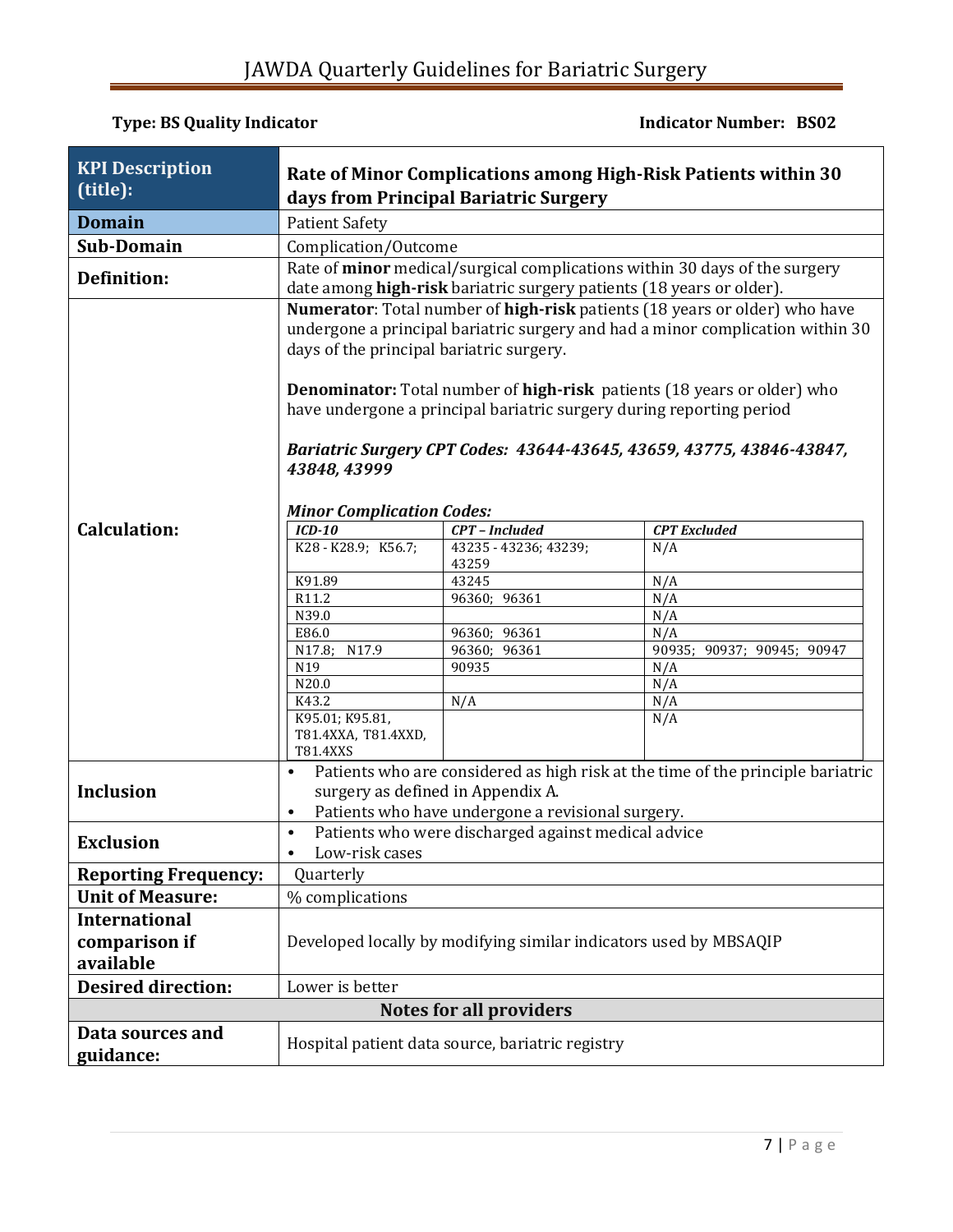# JAWDA Quarterly Guidelines for Bariatric Surgery

| <b>Type: BS Quality Indicator</b>  |                                                                                                                                 |                                                                                                                                                                                                                                                                                                                                                                                                                         | <b>Indicator Number: BS03</b> |
|------------------------------------|---------------------------------------------------------------------------------------------------------------------------------|-------------------------------------------------------------------------------------------------------------------------------------------------------------------------------------------------------------------------------------------------------------------------------------------------------------------------------------------------------------------------------------------------------------------------|-------------------------------|
| <b>KPI Description</b><br>(title): | from Primary Principal Bariatric Surgery                                                                                        | Rate of Major Complications among Low-Risk Patients within 30 days                                                                                                                                                                                                                                                                                                                                                      |                               |
| <b>Domain</b>                      | <b>Patient Safety</b>                                                                                                           |                                                                                                                                                                                                                                                                                                                                                                                                                         |                               |
| <b>Sub-Domain</b>                  | Complication/Outcome                                                                                                            |                                                                                                                                                                                                                                                                                                                                                                                                                         |                               |
| <b>Definition:</b>                 | for the patient to ever undergo.                                                                                                | Rate of major medical/surgical complications within 30 days of the primary<br>principal surgery date among low risk bariatric surgery patients (18 years or older).<br>Primary Principal Procedure: The most complex bariatric operative procedure<br>performed during this OR encounter AND the first metabolic or bariatric procedure                                                                                 |                               |
|                                    | within 30 days of the primary principal bariatric surgery.<br><b>Major Complication Codes:</b>                                  | <b>Numerator:</b> Total number of low risk patients (18 years or older) who have<br>undergone a primary principal bariatric surgery and had a <b>major</b> complication(s)<br>Denominator: Total number of low-risk patients (18 years or older) who have<br>undergone a primary principal bariatric surgery during the reporting period.<br>Bariatric Surgery CPT Codes: 43644,43645, 43659, 43775, 43846,43847, 43999 |                               |
|                                    | $ICD-10$                                                                                                                        | <b>CPT</b> - Included                                                                                                                                                                                                                                                                                                                                                                                                   | CPT<br><b>Excluded</b>        |
|                                    | 182 code range series                                                                                                           | 34001; 34051; 34101; 34111; 34151;<br>34201; 34203; 34401; 34421; 34451,<br>34471, 34490; 37619                                                                                                                                                                                                                                                                                                                         | N/A                           |
|                                    | Z98.0;T82.533; T85.598; T85.638A                                                                                                | 44602; 44604; 49320                                                                                                                                                                                                                                                                                                                                                                                                     | N/A                           |
| <b>Calculation:</b>                | L02.91; Z98.0                                                                                                                   | $10030; 10080 - 10120; 11000 -$<br>11047; 99601; 99602;                                                                                                                                                                                                                                                                                                                                                                 | $11042 -$<br>11044            |
|                                    | K92.2                                                                                                                           | 36430; 36440; ; 36450; 36455 with<br>blood transfusion                                                                                                                                                                                                                                                                                                                                                                  | N/A                           |
|                                    | K56.50, K56.51, K56.52, K56.600,<br>K56.601, K56.609                                                                            | 44180; 44602; 44604; 49320                                                                                                                                                                                                                                                                                                                                                                                              | $\overline{N}/A$              |
|                                    | K63.1                                                                                                                           | 44602; 44604; 49320                                                                                                                                                                                                                                                                                                                                                                                                     | N/A                           |
|                                    | K43.0                                                                                                                           | 43281; 43282                                                                                                                                                                                                                                                                                                                                                                                                            | N/A                           |
|                                    | 121.01-29; 122.1-9; 123.0-.8; 125.2                                                                                             | N/A                                                                                                                                                                                                                                                                                                                                                                                                                     | N/A                           |
|                                    | $I63.00 - I63.9$                                                                                                                | N/A                                                                                                                                                                                                                                                                                                                                                                                                                     | N/A                           |
|                                    | N17.8; N17.9; N19; N18.1 - N18.9                                                                                                | 90935; 90937; 90945; 90947                                                                                                                                                                                                                                                                                                                                                                                              | N/A                           |
|                                    | J96.0-J96.9                                                                                                                     | 31500; 94660-94662                                                                                                                                                                                                                                                                                                                                                                                                      | N/A                           |
|                                    | R11.2                                                                                                                           | 96365 - 96371; 96373 - 96376;<br>96379                                                                                                                                                                                                                                                                                                                                                                                  | N/A                           |
|                                    | K91.30, K91.31, K91.32; K95.89                                                                                                  | 43775; 43848                                                                                                                                                                                                                                                                                                                                                                                                            | N/A                           |
|                                    | T81.4XXA; T81.4XXD; T81.4XXS;<br>K95.01; K95.81                                                                                 | 10040-10180; 11000-11047                                                                                                                                                                                                                                                                                                                                                                                                | N/A                           |
| <b>Inclusion</b>                   | surgery                                                                                                                         | Low-risk adult patients (18 years and above) with a primary principal bariatric                                                                                                                                                                                                                                                                                                                                         |                               |
| <b>Exclusion</b>                   | $\bullet$<br>Patients who have undergone revisional surgery.<br>$\bullet$<br>Patients who are discharged against medical advice | Patients considered as high risk at the time of surgery as defined in <i>Appendix A.</i>                                                                                                                                                                                                                                                                                                                                |                               |
| <b>Reporting</b><br>Frequency:     | Quarterly                                                                                                                       |                                                                                                                                                                                                                                                                                                                                                                                                                         |                               |
| <b>Unit of Measure:</b>            | % complications                                                                                                                 |                                                                                                                                                                                                                                                                                                                                                                                                                         |                               |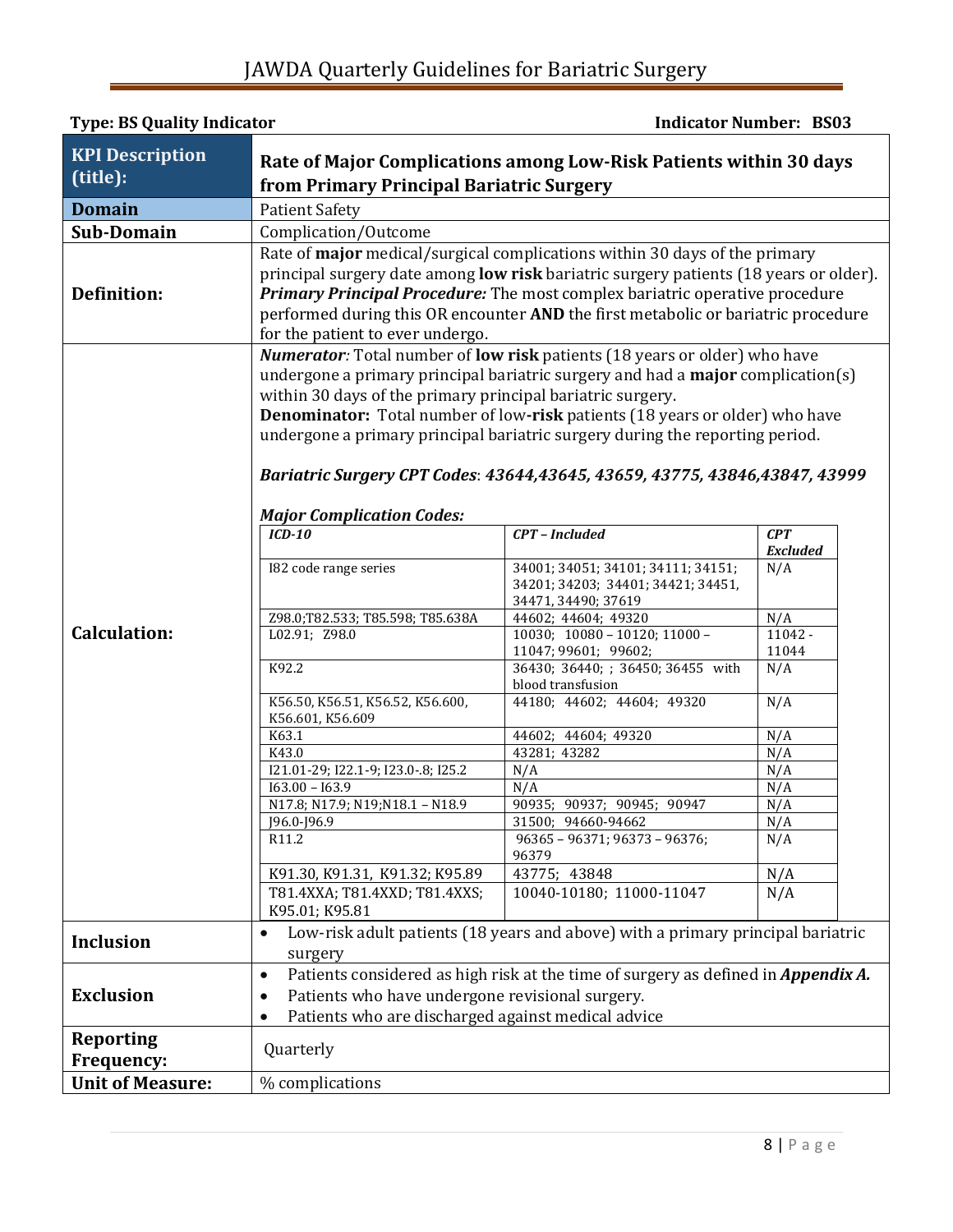| <b>International</b><br>comparison if<br>available | Developed locally by modifying similar indicators used by MBSAQIP |  |
|----------------------------------------------------|-------------------------------------------------------------------|--|
| <b>Desired direction:</b>                          | Lower is better                                                   |  |
| Notes for all providers                            |                                                                   |  |
| Data sources and<br>guidance:                      | Hospital patient data source, bariatric registry                  |  |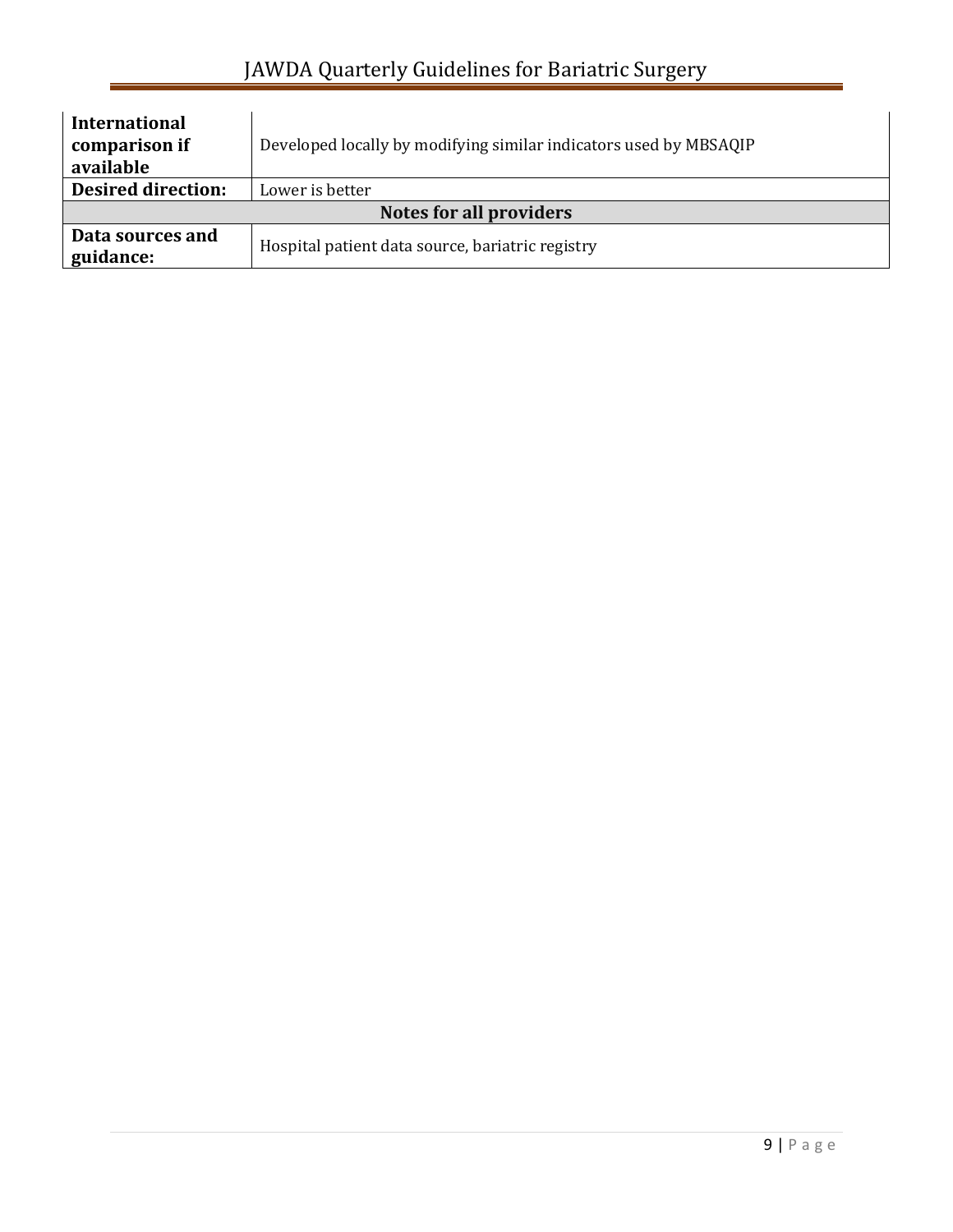#### **Type: BS Quality Indicator Contracts Contracts and Separate Indicator Number: BS04**

| <b>KPI Description</b>  | Rate of Major Complications among High-Risk Patients within 30 days from                                                                                                                                                                                                                                                                                                                                                                                    |                                                                                                    |                        |
|-------------------------|-------------------------------------------------------------------------------------------------------------------------------------------------------------------------------------------------------------------------------------------------------------------------------------------------------------------------------------------------------------------------------------------------------------------------------------------------------------|----------------------------------------------------------------------------------------------------|------------------------|
| (title):                | <b>Principal Bariatric Surgery</b>                                                                                                                                                                                                                                                                                                                                                                                                                          |                                                                                                    |                        |
| <b>Domain</b>           | <b>Patient Safety</b>                                                                                                                                                                                                                                                                                                                                                                                                                                       |                                                                                                    |                        |
| Sub-Domain              | Complication/Outcome                                                                                                                                                                                                                                                                                                                                                                                                                                        |                                                                                                    |                        |
| <b>Definition:</b>      | Rate of major medical/surgical complications within 30 days of the surgery date                                                                                                                                                                                                                                                                                                                                                                             |                                                                                                    |                        |
|                         | among high-risk bariatric surgery patients (18 years or older).                                                                                                                                                                                                                                                                                                                                                                                             |                                                                                                    |                        |
|                         | Numerator: Total number of high-risk patients (18 years or older) who have<br>undergone a principal bariatric surgery and had a major complication(s) within 30<br>days of the principal bariatric surgery.<br>Denominator: Total number of high-risk patients (18 years or older) who have<br>undergone a principal bariatric surgery during the reporting period.<br>Bariatric Surgery CPT Codes: 43644-43645, 43659, 43775, 43846-43847, 43848,<br>43999 |                                                                                                    |                        |
|                         | <b>Major Complication Codes:</b>                                                                                                                                                                                                                                                                                                                                                                                                                            |                                                                                                    |                        |
|                         | $ICD-10$                                                                                                                                                                                                                                                                                                                                                                                                                                                    | CPT - Included                                                                                     | CPT<br><b>Excluded</b> |
|                         | 182 code range series                                                                                                                                                                                                                                                                                                                                                                                                                                       | 34001; 34051; 34101; 34111;<br>34151; 34201; 34203; 34401;<br>34421; 34451, 34471, 34490;<br>37619 | N/A                    |
|                         | Z98.0; T82.533; T85.598; T85.638A                                                                                                                                                                                                                                                                                                                                                                                                                           | 44602; 44604; 49320                                                                                | N/A                    |
| <b>Calculation:</b>     | L02.91; Z98.0                                                                                                                                                                                                                                                                                                                                                                                                                                               | $10030$ ; $10080 - 10120$ ; $11000 -$<br>11047; 99601; 99602;                                      | $11042 -$<br>11044     |
|                         | K92.2                                                                                                                                                                                                                                                                                                                                                                                                                                                       | 36430; 36440; ; 36450; 36455;<br><b>Blood transfusion</b>                                          | N/A                    |
|                         | K56.50, K56.51, K56.52, K56.600,<br>K56.601, K56.609                                                                                                                                                                                                                                                                                                                                                                                                        | 44180; 44602; 44604; 49320                                                                         | N/A                    |
|                         | K63.1                                                                                                                                                                                                                                                                                                                                                                                                                                                       | 44602; 44604; 49320                                                                                | N/A                    |
|                         | K43.0                                                                                                                                                                                                                                                                                                                                                                                                                                                       | 43281; 43282                                                                                       | N/A                    |
|                         | 121.01-29; 122.1-9; 123.0-.8; 125.2                                                                                                                                                                                                                                                                                                                                                                                                                         | N/A                                                                                                | N/A                    |
|                         | $I63.00 - I63.9$                                                                                                                                                                                                                                                                                                                                                                                                                                            | N/A                                                                                                | N/A                    |
|                         | N17.8; N17.9; N19; N18.1 - N18.9<br>J96.0-J96.9                                                                                                                                                                                                                                                                                                                                                                                                             | 90935; 90937; 90945; 90947<br>31500; 94660-94662                                                   | N/A<br>N/A             |
|                         | R11.2                                                                                                                                                                                                                                                                                                                                                                                                                                                       | 96365 - 96371; 96373 - 96376;                                                                      | N/A                    |
|                         |                                                                                                                                                                                                                                                                                                                                                                                                                                                             | 96379                                                                                              |                        |
|                         | K91.30; K91.31; K91.32; K95.89                                                                                                                                                                                                                                                                                                                                                                                                                              | 43775; 43848                                                                                       | N/A                    |
|                         | T81.4XXA; T81.4XXD; T81.4XXS;                                                                                                                                                                                                                                                                                                                                                                                                                               | 10040-10180; 11000-11047                                                                           | N/A                    |
| <b>Inclusion</b>        | K95.01; K95.81<br>$\bullet$<br>surgery as defined in Appendix A.                                                                                                                                                                                                                                                                                                                                                                                            | Patients who are considered as high risk at the time of the principle bariatric                    |                        |
|                         | Patients who have undergone a revisional surgery.<br>$\bullet$                                                                                                                                                                                                                                                                                                                                                                                              |                                                                                                    |                        |
|                         | Patients who are discharged against medical advice<br>$\bullet$                                                                                                                                                                                                                                                                                                                                                                                             |                                                                                                    |                        |
| <b>Exclusion</b>        | Low-risk cases                                                                                                                                                                                                                                                                                                                                                                                                                                              |                                                                                                    |                        |
| <b>Reporting</b>        | Quarterly                                                                                                                                                                                                                                                                                                                                                                                                                                                   |                                                                                                    |                        |
| <b>Frequency:</b>       |                                                                                                                                                                                                                                                                                                                                                                                                                                                             |                                                                                                    |                        |
| <b>Unit of Measure:</b> | % complications                                                                                                                                                                                                                                                                                                                                                                                                                                             |                                                                                                    |                        |
| <b>International</b>    | Developed locally by modifying similar indicators used by MBSAQIP                                                                                                                                                                                                                                                                                                                                                                                           |                                                                                                    |                        |
| comparison if           |                                                                                                                                                                                                                                                                                                                                                                                                                                                             |                                                                                                    |                        |
|                         |                                                                                                                                                                                                                                                                                                                                                                                                                                                             |                                                                                                    |                        |
| available               |                                                                                                                                                                                                                                                                                                                                                                                                                                                             |                                                                                                    |                        |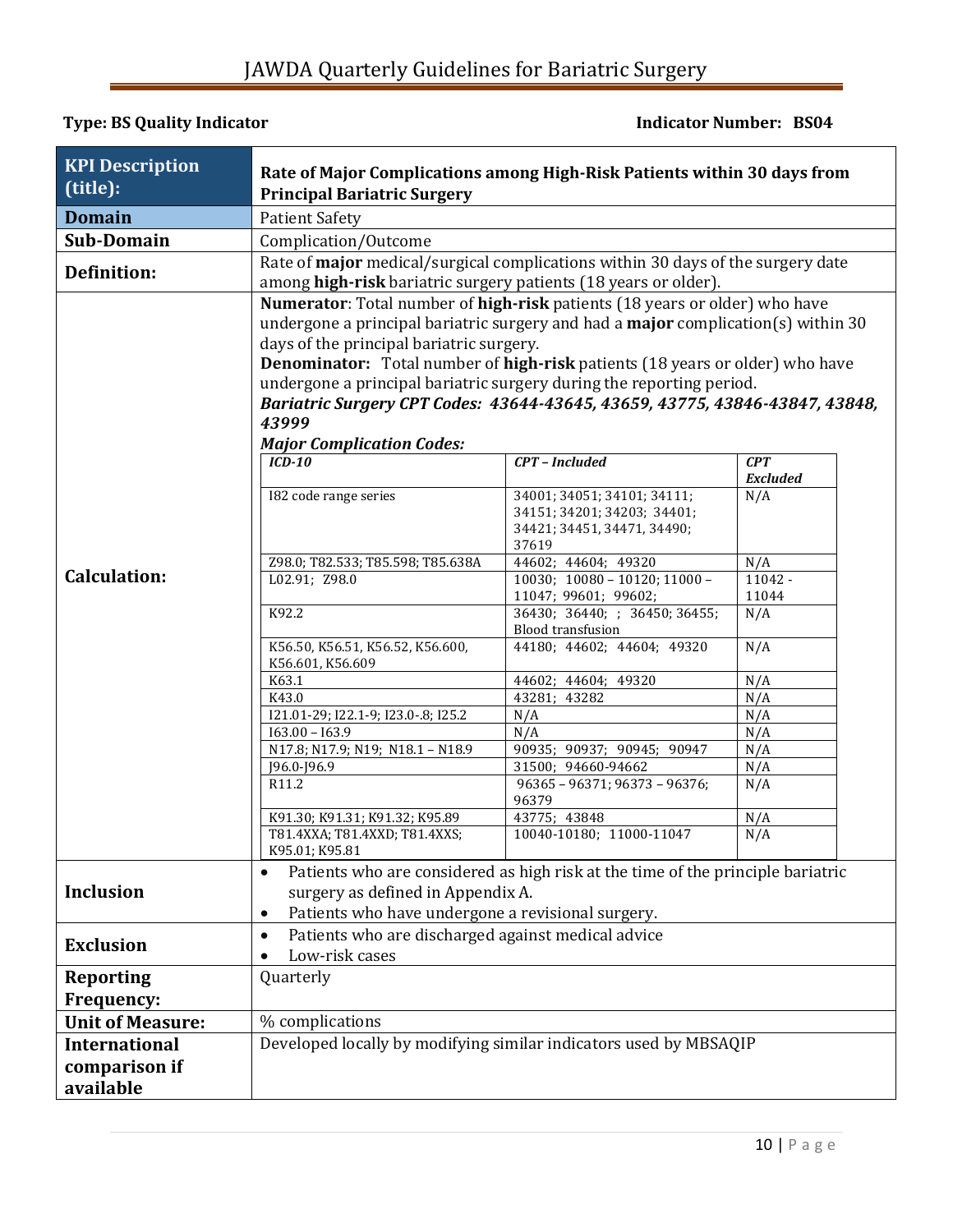| <b>Desired direction:</b>       | Lower is better                                  |  |
|---------------------------------|--------------------------------------------------|--|
| Notes for all providers         |                                                  |  |
| Data sources and<br>  guidance: | Hospital patient data source, bariatric registry |  |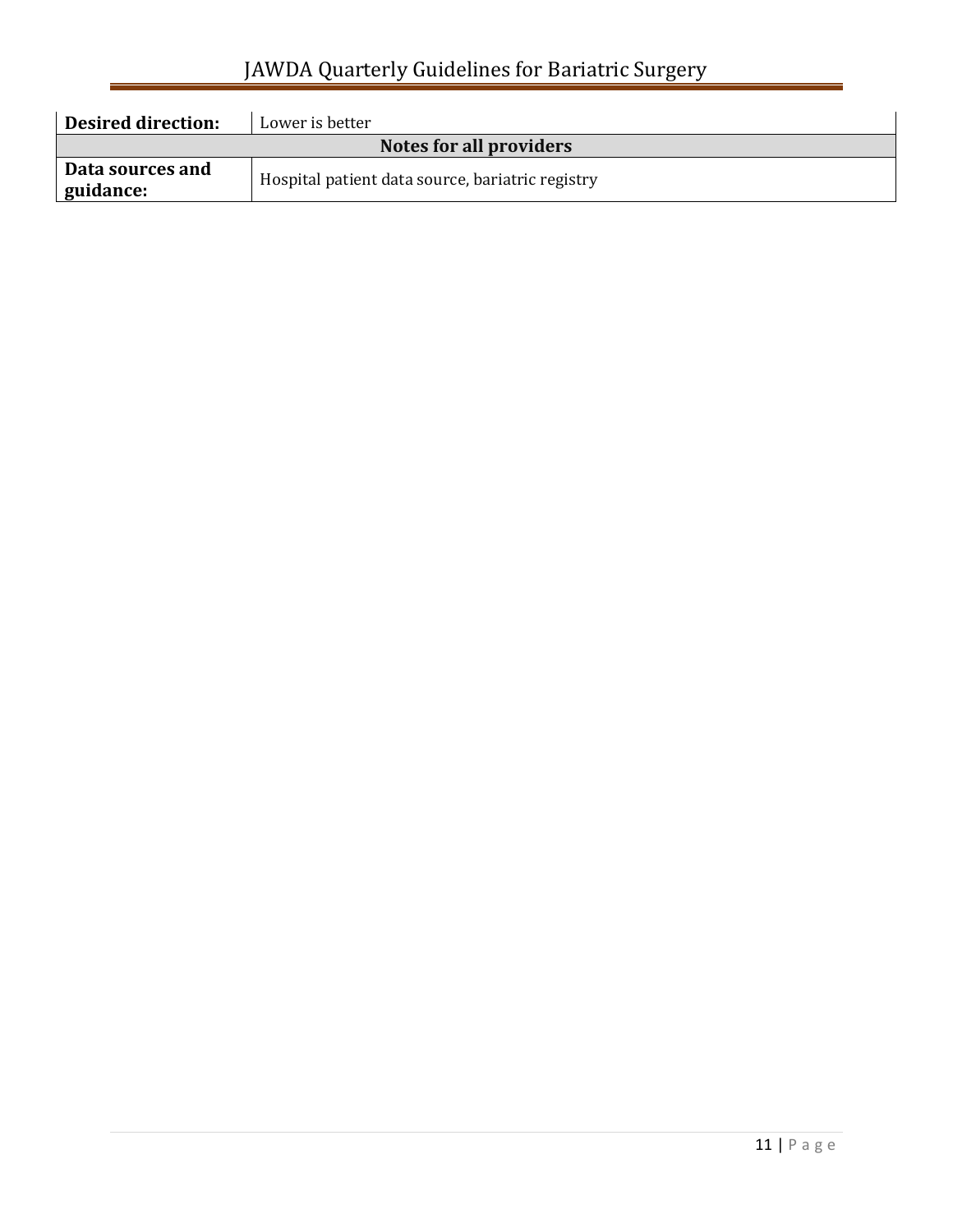# JAWDA Quarterly Guidelines for Bariatric Surgery

| <b>Type: BS Quality Indicator</b><br><b>Indicator Number: BS05</b> |                                                                                                                                                                                                                                                                                                                                                                                                       |                                                                  |                                     |
|--------------------------------------------------------------------|-------------------------------------------------------------------------------------------------------------------------------------------------------------------------------------------------------------------------------------------------------------------------------------------------------------------------------------------------------------------------------------------------------|------------------------------------------------------------------|-------------------------------------|
| <b>KPI Description</b><br>(title):                                 | Re-operation Rate among Low-Risk Patients within 30 days from<br><b>Primary Principal Bariatric Surgery</b>                                                                                                                                                                                                                                                                                           |                                                                  |                                     |
| <b>Domain</b>                                                      | <b>Patient Safety</b>                                                                                                                                                                                                                                                                                                                                                                                 |                                                                  |                                     |
| <b>Sub-Domain</b>                                                  | Complications                                                                                                                                                                                                                                                                                                                                                                                         |                                                                  |                                     |
| <b>Definition:</b>                                                 | Re-operation rate among low-risk patients 18 years old or older within 30 days<br>from primary principal bariatric procedure surgery. Primary Principal<br>Procedure: The most complex bariatric operative procedure performed during<br>this OR encounter AND the first metabolic or bariatric procedure for the patient<br>to ever undergo.                                                         |                                                                  |                                     |
|                                                                    | Numerator: Total number of low-risk patients (18 years or older) who had a<br>re-operation within 30 days of the primary principal bariatric surgery.<br>Denominator: Total number of low-risk patients (18 years or older) who have<br>undergone a primary principal bariatric surgery during the reporting period.<br>Bariatric Surgery CPT Codes: 43644,43645, 43659, 43775, 43846,43847,<br>43999 |                                                                  |                                     |
|                                                                    | <b>Reason for RTOR</b>                                                                                                                                                                                                                                                                                                                                                                                | $ICD-10$                                                         | <b>CPT</b>                          |
| <b>Calculation:</b>                                                | Leak                                                                                                                                                                                                                                                                                                                                                                                                  | Z98.0; T82.533;<br>T85.598; T85.638A                             |                                     |
|                                                                    | Stricture / Bowel Obstruction                                                                                                                                                                                                                                                                                                                                                                         | K56.49; K56.50; K56.51;<br>K56.52; K56.600,<br>K56.601, K56.609; | 44602; 44604; 49320                 |
|                                                                    | Perforations (non-traumatic)                                                                                                                                                                                                                                                                                                                                                                          | K63.1                                                            |                                     |
|                                                                    | Severe Wound Infection                                                                                                                                                                                                                                                                                                                                                                                | T81.32XA, T81.32XD,<br>T81.32XS;                                 | 10030                               |
|                                                                    | Incision & Drainage, Skin, Sub-Q and<br><b>Accessory Structures</b>                                                                                                                                                                                                                                                                                                                                   |                                                                  | $10040 - 10180;$<br>$11000 - 11047$ |
| <b>Inclusion</b>                                                   | Low-risk adult patients (18 years and above) with a primary principal<br>$\bullet$<br>bariatric surgery                                                                                                                                                                                                                                                                                               |                                                                  |                                     |
| <b>Exclusion</b>                                                   | Patient who are considered as high risk at the time of surgery as defined in<br>$\bullet$<br>Appendix A.<br>Patients who have undergone revisional surgery.<br>Patients who are discharged against medical advice                                                                                                                                                                                     |                                                                  |                                     |
| <b>Reporting Frequency:</b>                                        | Quarterly                                                                                                                                                                                                                                                                                                                                                                                             |                                                                  |                                     |
| <b>Unit of Measure:</b>                                            | % Complication rate                                                                                                                                                                                                                                                                                                                                                                                   |                                                                  |                                     |
| <b>International</b><br>comparison if<br>available                 | Developed locally by modifying similar indicators used by MBSAQIP                                                                                                                                                                                                                                                                                                                                     |                                                                  |                                     |
| <b>Desired direction:</b>                                          | Lower is better                                                                                                                                                                                                                                                                                                                                                                                       |                                                                  |                                     |
|                                                                    | <b>Notes for all providers</b>                                                                                                                                                                                                                                                                                                                                                                        |                                                                  |                                     |
| Data sources and                                                   | Hospital patient data source, bariatric registry                                                                                                                                                                                                                                                                                                                                                      |                                                                  |                                     |
| guidance:                                                          |                                                                                                                                                                                                                                                                                                                                                                                                       |                                                                  |                                     |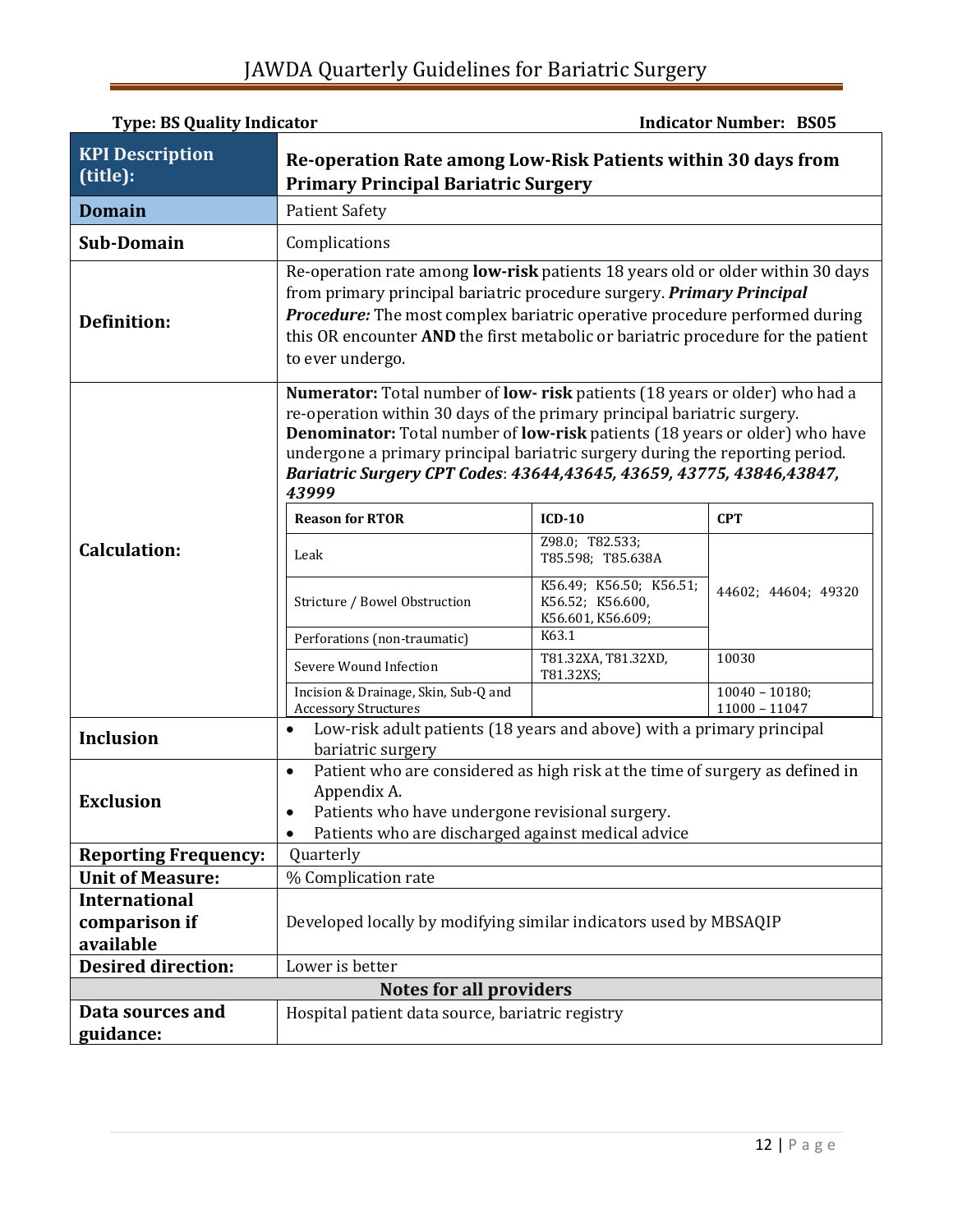#### **Type: BS Quality Indicator Contracts Contracts Contracts Contracts Contracts Contracts Contracts Contracts Contracts Contracts Contracts Contracts Contracts Contracts Contracts Contracts Contracts Contracts Contracts Cont**

| <b>KPI Description</b><br>(title):                 | Re-operation Rate among High-Risk Patients within 30 days from<br><b>Principal Bariatric Surgery</b>                                                                                                                                                                                                                                                                                                                          |                                                                                                                                 |                                     |
|----------------------------------------------------|-------------------------------------------------------------------------------------------------------------------------------------------------------------------------------------------------------------------------------------------------------------------------------------------------------------------------------------------------------------------------------------------------------------------------------|---------------------------------------------------------------------------------------------------------------------------------|-------------------------------------|
| <b>Domain</b>                                      | <b>Patient Safety</b>                                                                                                                                                                                                                                                                                                                                                                                                         |                                                                                                                                 |                                     |
| <b>Sub-Domain</b>                                  | Complications                                                                                                                                                                                                                                                                                                                                                                                                                 |                                                                                                                                 |                                     |
| Definition:                                        |                                                                                                                                                                                                                                                                                                                                                                                                                               | Re-operation rate among high-risk patients (18 years old or older) within 30<br>days from principal bariatric procedure surgery |                                     |
|                                                    | <b>Numerator:</b> Total number of <b>high-risk</b> patients (18 years or older) who had a re-<br>operation within 30 days of the principal bariatric surgery.<br><b>Denominator:</b> Total number of <b>high-risk</b> patients (18 years or older) who have<br>undergone a principal bariatric surgery during the reporting period.<br>Bariatric Surgery CPT Codes: 43644, 43645, 43659, 43775, 43846, 43847,<br>43848, 43999 |                                                                                                                                 |                                     |
|                                                    | <b>Reason for RTOR</b>                                                                                                                                                                                                                                                                                                                                                                                                        | $ICD-10$                                                                                                                        | <b>CPT</b>                          |
| <b>Calculation:</b>                                | Leak                                                                                                                                                                                                                                                                                                                                                                                                                          | Z98.0; T82.533; T85.598;<br>T85.638A                                                                                            |                                     |
|                                                    | Stricture / Bowel Obstruction                                                                                                                                                                                                                                                                                                                                                                                                 | K56.49; K56.50; K56.51;<br>K56.52; K56.600, K56.601,<br>K56.609;                                                                | 44602; 44604; 49320                 |
|                                                    | Perforations (non-traumatic)                                                                                                                                                                                                                                                                                                                                                                                                  | K63.1                                                                                                                           |                                     |
|                                                    | Severe Wound Infection                                                                                                                                                                                                                                                                                                                                                                                                        | T81.32XA, T81.32XD,<br>T81.32XS;                                                                                                | 10030                               |
|                                                    | Incision & Drainage, Skin, Sub-<br>Q and Accessory Structures                                                                                                                                                                                                                                                                                                                                                                 |                                                                                                                                 | $10040 - 10180;$<br>$11000 - 11047$ |
| <b>Inclusion</b>                                   | Patients who are considered as high risk at the time of the principle bariatric<br>$\bullet$<br>surgery as defined in Appendix A.<br>Patients who have undergone a revisional surgery.<br>$\bullet$                                                                                                                                                                                                                           |                                                                                                                                 |                                     |
| <b>Exclusion</b>                                   | Patients who are discharged against medical advice<br>$\bullet$<br>Low-risk cases<br>$\bullet$                                                                                                                                                                                                                                                                                                                                |                                                                                                                                 |                                     |
| <b>Reporting</b><br><b>Frequency:</b>              | Quarterly                                                                                                                                                                                                                                                                                                                                                                                                                     |                                                                                                                                 |                                     |
| <b>Unit of Measure:</b>                            | % Complication rate                                                                                                                                                                                                                                                                                                                                                                                                           |                                                                                                                                 |                                     |
| <b>International</b><br>comparison if<br>available | Developed locally by modifying similar indicators used by MBSAQIP                                                                                                                                                                                                                                                                                                                                                             |                                                                                                                                 |                                     |
| <b>Desired direction:</b>                          | Lower is better                                                                                                                                                                                                                                                                                                                                                                                                               |                                                                                                                                 |                                     |
|                                                    |                                                                                                                                                                                                                                                                                                                                                                                                                               | <b>Notes for all providers</b>                                                                                                  |                                     |
| Data sources and<br>guidance:                      | Hospital patient data source, bariatric registry                                                                                                                                                                                                                                                                                                                                                                              |                                                                                                                                 |                                     |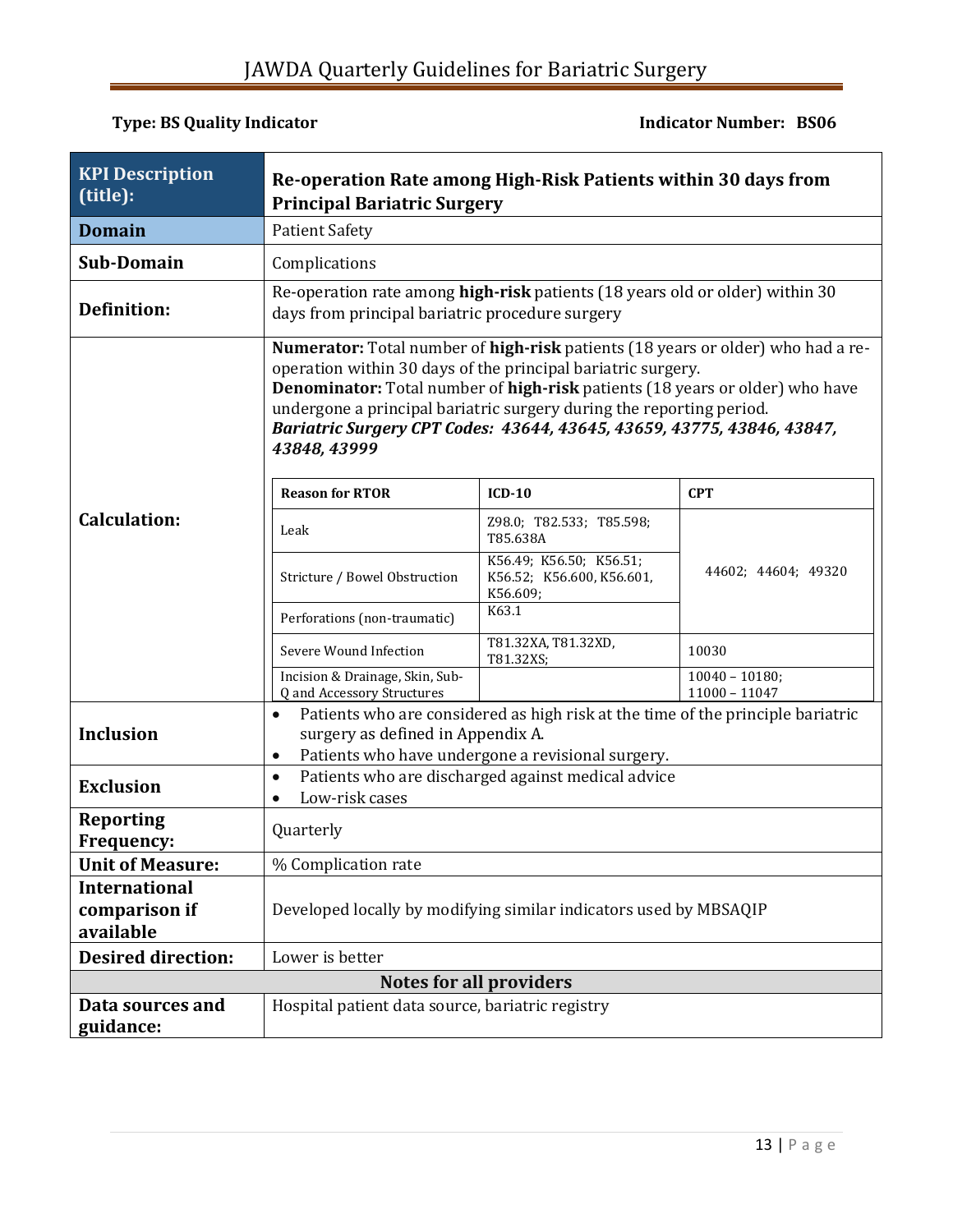| <b>KPI Description</b><br>(title):                 | Unplanned Hospital Readmission among Low-Risk Patients within 30<br>days of the Primary Principal Bariatric Surgery                                                                                                                                                                                                                                                                                                                            |
|----------------------------------------------------|------------------------------------------------------------------------------------------------------------------------------------------------------------------------------------------------------------------------------------------------------------------------------------------------------------------------------------------------------------------------------------------------------------------------------------------------|
| <b>Domain</b>                                      | <b>Patient Safety</b>                                                                                                                                                                                                                                                                                                                                                                                                                          |
| <b>Sub-Domain</b>                                  | Complications                                                                                                                                                                                                                                                                                                                                                                                                                                  |
| <b>Definition:</b>                                 | Percentage of low-risk bariatric patients (18 years or older) who had an<br>unplanned hospital readmission within 30 days of the primary principal bariatric<br>surgery encounter discharge date.<br><b>Primary Principal Procedure:</b> The most complex bariatric operative procedure<br>performed during this OR encounter AND the first metabolic or bariatric<br>procedure for the patient to ever undergo.                               |
| <b>Calculation:</b>                                | Numerator: Total number of low risk patients (18 years or older) who had an<br>unplanned hospital readmission within 30 days of the primary principal bariatric<br>surgery encounter discharge date.<br><b>Denominator:</b> Total number of discharged <b>low-risk</b> patients (18 years or older)<br>who have undergone a primary principal bariatric surgery.<br>Bariatric Surgery CPT Codes: 43644,43645, 43659, 43775, 43846,43847, 43999 |
| <b>Inclusion</b>                                   | Low-risk adult patients (18 years and above) with a primary principal<br>$\bullet$<br>bariatric surgery                                                                                                                                                                                                                                                                                                                                        |
| <b>Exclusion</b>                                   | Patient who are considered as high risk at the time of surgery as defined in<br>$\bullet$<br>Appendix A<br>Patients who undergoing revisional surgery.<br>$\bullet$<br>Patients who are discharged against medical advice<br>$\bullet$                                                                                                                                                                                                         |
| <b>Reporting</b><br><b>Frequency:</b>              | Quarterly                                                                                                                                                                                                                                                                                                                                                                                                                                      |
| <b>Unit of Measure:</b>                            | % complication rate                                                                                                                                                                                                                                                                                                                                                                                                                            |
| <b>International</b><br>comparison if<br>available | Developed locally by modifying similar indicators used by MBSAQIP                                                                                                                                                                                                                                                                                                                                                                              |
| <b>Desired direction:</b>                          | Lower is better                                                                                                                                                                                                                                                                                                                                                                                                                                |
|                                                    | <b>Notes for all providers</b>                                                                                                                                                                                                                                                                                                                                                                                                                 |
| Data sources and<br>guidance:                      | Hospital patient data source, bariatric registry                                                                                                                                                                                                                                                                                                                                                                                               |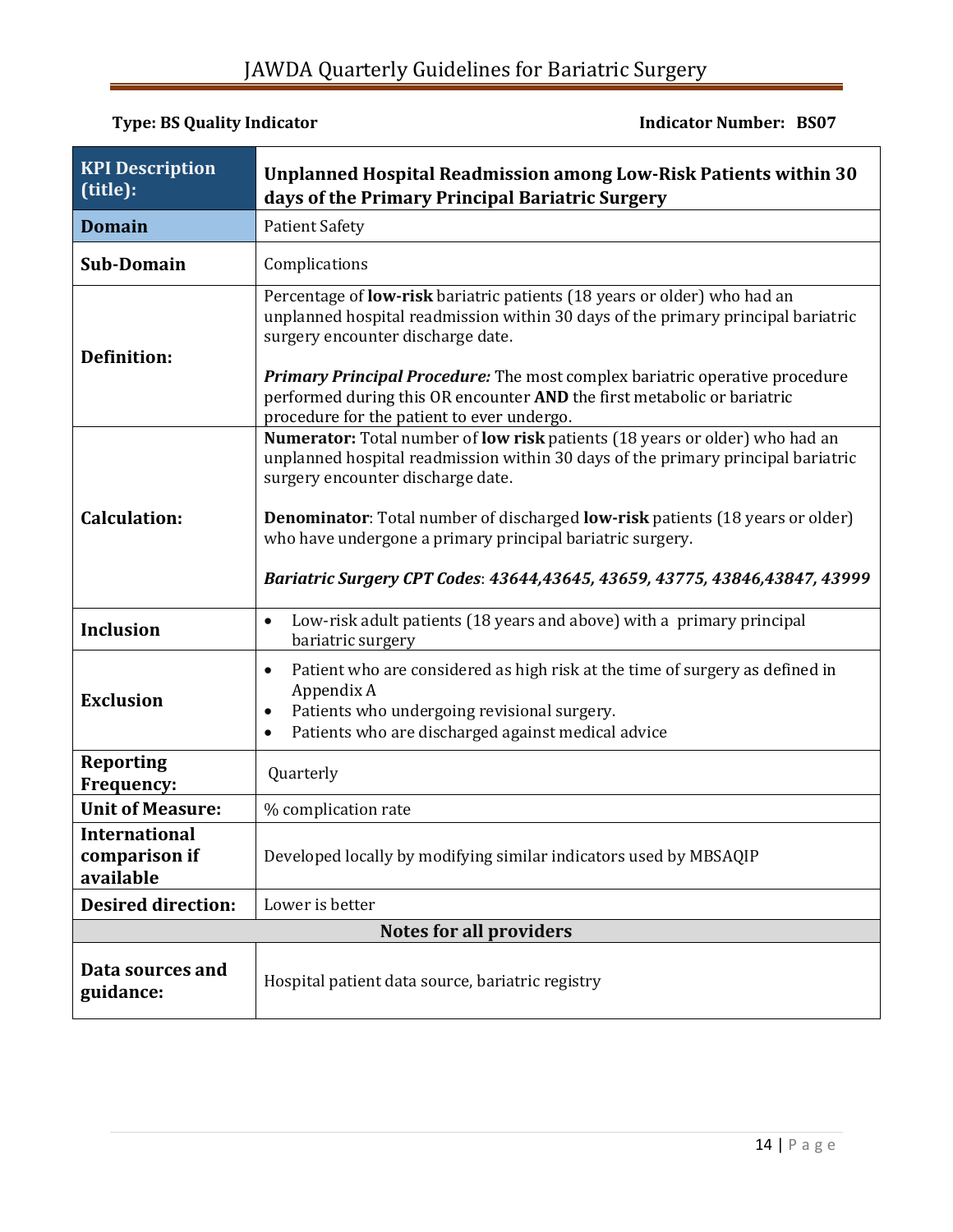| <b>KPI Description</b><br>(title):                 | Unplanned Hospital Readmission among High-Risk Patients within 30<br>days of the Principal Bariatric Surgery                                                                                                                                                                                                                                                                                                                                |
|----------------------------------------------------|---------------------------------------------------------------------------------------------------------------------------------------------------------------------------------------------------------------------------------------------------------------------------------------------------------------------------------------------------------------------------------------------------------------------------------------------|
| <b>Domain</b>                                      | <b>Patient Safety</b>                                                                                                                                                                                                                                                                                                                                                                                                                       |
| Sub-Domain                                         | Complications                                                                                                                                                                                                                                                                                                                                                                                                                               |
| <b>Definition:</b>                                 | Percentage of high-risk bariatric patients (18 years or older) who had an<br>unplanned hospital readmission within 30 days of the principal bariatric surgery<br>encounter discharge date.                                                                                                                                                                                                                                                  |
| <b>Calculation:</b>                                | Numerator: Total number of high-risk patients (18 years or older) who had<br>an unplanned hospital readmission within 30 days of the principal bariatric<br>surgery encounter discharge date.<br><b>Denominator:</b> Total number of discharged <b>high-risk</b> patients (18 years or<br>older) who have undergone a principal bariatric surgery<br>Bariatric Surgery CPT Codes: 43644, 43645, 43659, 43775, 43846, 43847,<br>43848, 43999 |
| <b>Inclusion</b>                                   | Patients who are considered as high risk at the time of the principle bariatric<br>$\bullet$<br>surgery as defined in Appendix A.<br>Patients who have undergone a revisional surgery.<br>$\bullet$                                                                                                                                                                                                                                         |
| <b>Exclusion</b>                                   | Patients who are discharged against medical advice<br>$\bullet$<br>Low risk cases<br>$\bullet$                                                                                                                                                                                                                                                                                                                                              |
| <b>Reporting</b><br><b>Frequency:</b>              | Quarterly                                                                                                                                                                                                                                                                                                                                                                                                                                   |
| <b>Unit of Measure:</b>                            | % complication rate                                                                                                                                                                                                                                                                                                                                                                                                                         |
| <b>International</b><br>comparison if<br>available | Developed locally by modifying similar indicators used by MBSAQIP                                                                                                                                                                                                                                                                                                                                                                           |
| <b>Desired direction:</b>                          | Lower is better                                                                                                                                                                                                                                                                                                                                                                                                                             |
|                                                    | <b>Notes for all providers</b>                                                                                                                                                                                                                                                                                                                                                                                                              |
| Data sources and<br>guidance:                      | Hospital patient data source, bariatric registry                                                                                                                                                                                                                                                                                                                                                                                            |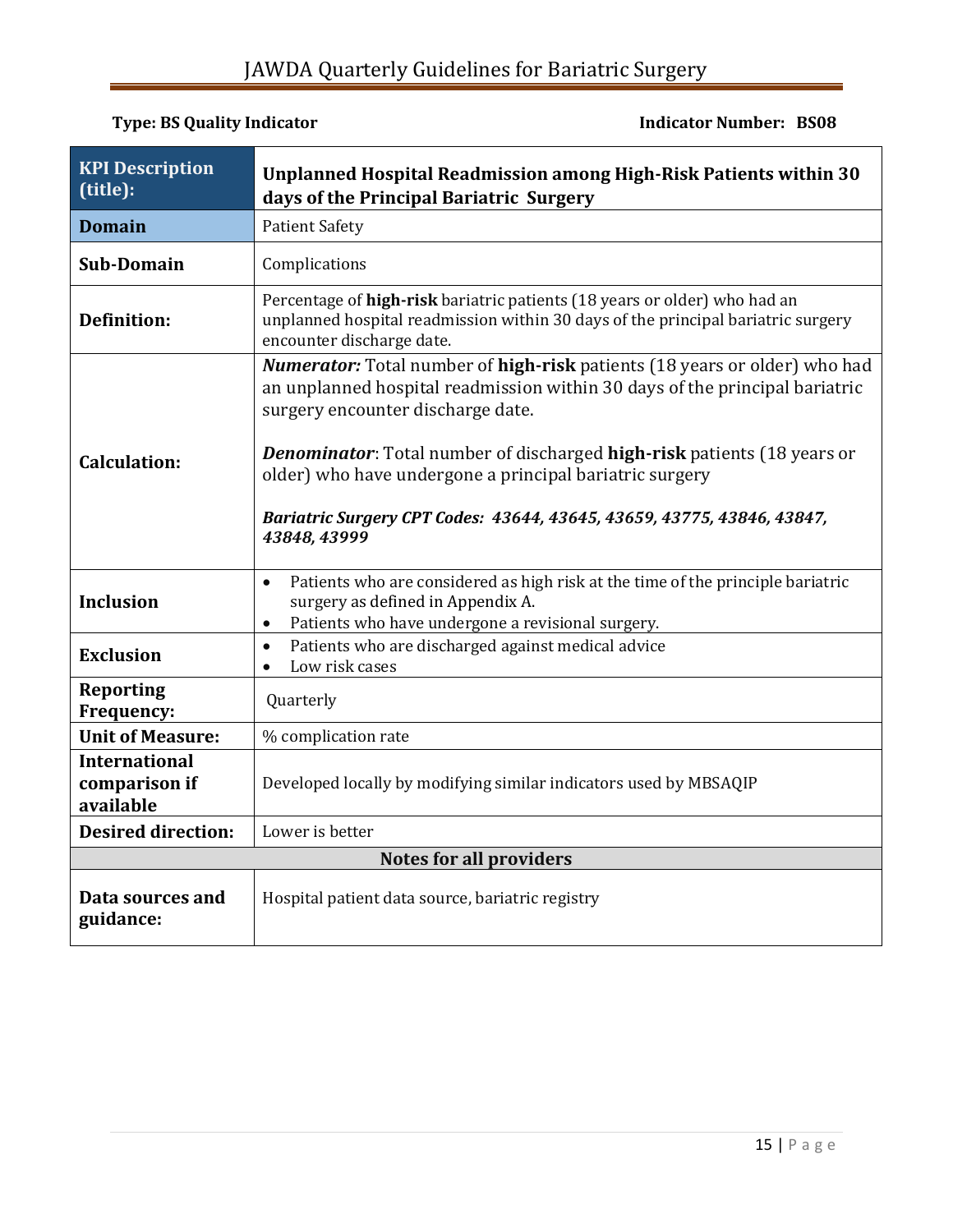#### **Type: BS Quality Indicator Contracts Contracts Contracts Contracts Contracts Contracts Contracts Contracts Contracts Contracts Contracts Contracts Contracts Contracts Contracts Contracts Contracts Contracts Contracts Cont**

| <b>KPI Description</b><br>(title):                 | Death Rate among Low-Risk Patients within 30 days from Primary<br><b>Principal Bariatric Surgery</b>                                                                                                                                                                                                                                                                                              |  |
|----------------------------------------------------|---------------------------------------------------------------------------------------------------------------------------------------------------------------------------------------------------------------------------------------------------------------------------------------------------------------------------------------------------------------------------------------------------|--|
| <b>Domain</b>                                      | <b>Patient Safety</b>                                                                                                                                                                                                                                                                                                                                                                             |  |
| <b>Sub-Domain</b>                                  | Complications                                                                                                                                                                                                                                                                                                                                                                                     |  |
| <b>Definition:</b>                                 | Rate of death within 30 days following the primary principal bariatric surgery<br>among low-risk patients 18 years or older.<br>Primary Principal Procedure: The most complex bariatric operative procedure<br>performed during this OR encounter AND the first metabolic or bariatric procedure<br>for the patient to ever undergo.                                                              |  |
| <b>Calculation:</b>                                | Numerator: Total number of low-risk patients (18 years or older) who died<br>within 30 days of the primary principal bariatric surgery.<br><b>Denominator:</b> Total number of <b>low-risk</b> patients (18 years or older) who have<br>undergone a primary principal bariatric surgery during the reporting period<br>Bariatric Surgery CPT Codes: 43644,43645, 43659, 43775, 43846,43847, 43999 |  |
| <b>Inclusion</b>                                   | Low-risk adult patients (18 years and above) with a primary principal bariatric<br>$\bullet$<br>surgery.                                                                                                                                                                                                                                                                                          |  |
| <b>Exclusion</b>                                   | Patients who are considered as high risk at time of surgery as defined in<br>$\bullet$<br>Appendix A.<br>Patients who have undergone revisional surgery.<br>$\bullet$<br>Patients who are discharged against medical advice<br>$\bullet$                                                                                                                                                          |  |
| <b>Reporting</b><br><b>Frequency:</b>              | Quarterly                                                                                                                                                                                                                                                                                                                                                                                         |  |
| <b>Unit of Measure:</b>                            | % Performance                                                                                                                                                                                                                                                                                                                                                                                     |  |
| <b>International</b><br>comparison if<br>available | Developed locally by modifying similar indicators used by MBSAQIP                                                                                                                                                                                                                                                                                                                                 |  |
| <b>Desired</b><br>direction:                       | Lower is better                                                                                                                                                                                                                                                                                                                                                                                   |  |
| <b>Notes for all providers</b>                     |                                                                                                                                                                                                                                                                                                                                                                                                   |  |
| Data sources and<br>guidance:                      | Hospital patient data source, bariatric registry                                                                                                                                                                                                                                                                                                                                                  |  |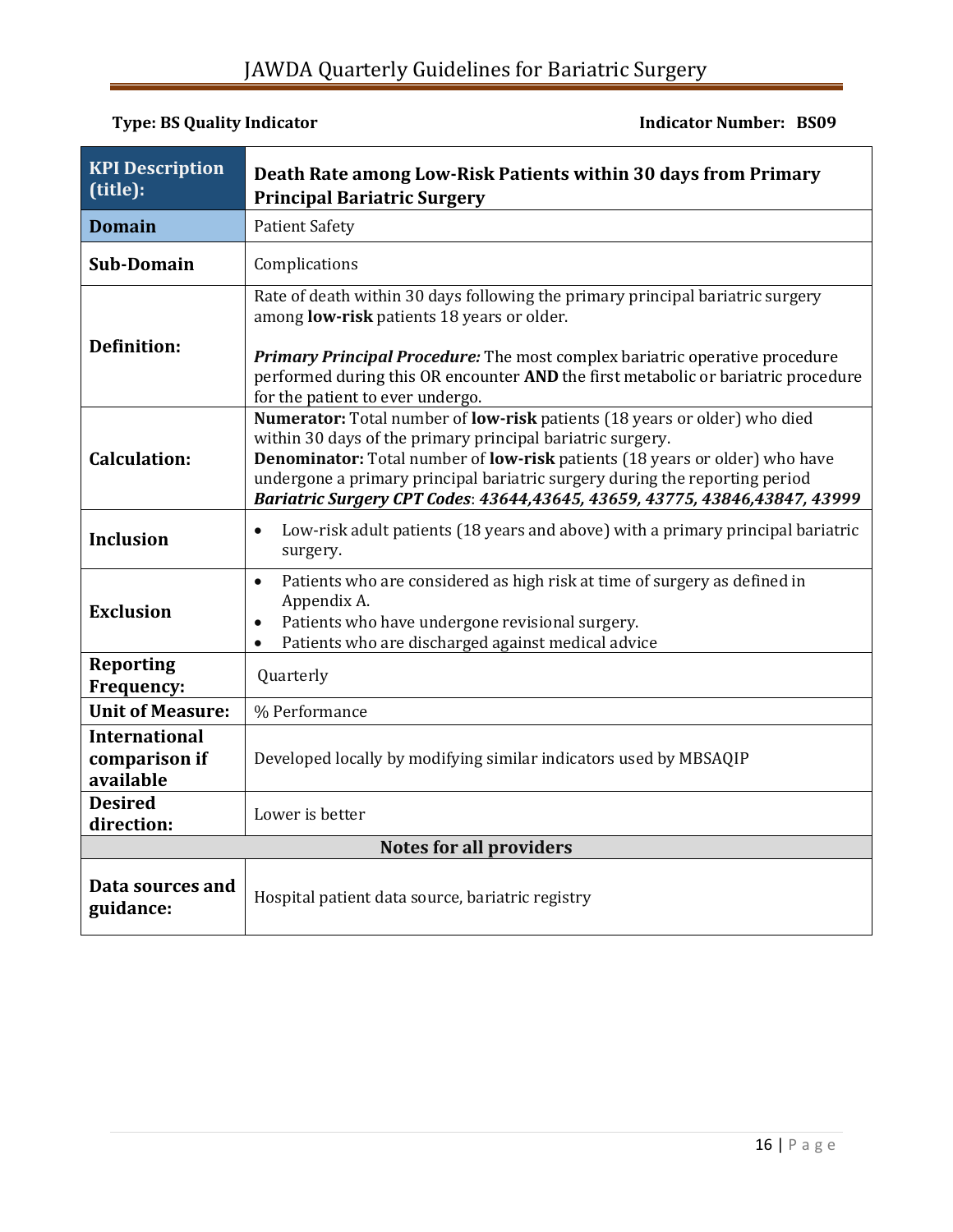#### **Type: BS Quality Indicator Contracts Contracts Contracts Contracts Contracts Contracts Contracts Contracts Contracts Contracts Contracts Contracts Contracts Contracts Contracts Contracts Contracts Contracts Contracts Cont**

| <b>KPI Description</b><br>(title):                 | Death Rate among High-Risk Patients within 30 days from Principal<br><b>Bariatric Surgery</b>                                                                                                       |  |
|----------------------------------------------------|-----------------------------------------------------------------------------------------------------------------------------------------------------------------------------------------------------|--|
| <b>Domain</b>                                      | <b>Patient Safety</b>                                                                                                                                                                               |  |
| <b>Sub-Domain</b>                                  | Complications                                                                                                                                                                                       |  |
| <b>Definition:</b>                                 | Rate of death within 30 days following the principal bariatric surgery among<br>high-risk patients (18 years or older).                                                                             |  |
|                                                    | Numerator: Total number of high-risk patients (18 years or older) who died<br>within 30 days of the principal bariatric surgery.                                                                    |  |
| <b>Calculation:</b>                                | <b>Denominator:</b> Total number of <b>high-risk</b> patients (18 years or older) who have<br>undergone a principal bariatric surgery during the reporting period.                                  |  |
|                                                    | Bariatric Surgery CPT Codes: 43644, 43645, 43659, 43775, 43846, 43847,<br>43848, 43999                                                                                                              |  |
| <b>Inclusion</b>                                   | Patients who are considered as high risk at the time of the principle bariatric<br>$\bullet$<br>surgery as defined in Appendix A.<br>Patients who have undergone a revisional surgery.<br>$\bullet$ |  |
| <b>Exclusion</b>                                   | Patients who are discharged against medical advice<br>$\bullet$<br>Low-risk cases<br>$\bullet$                                                                                                      |  |
| <b>Reporting</b><br>Frequency:                     | Quarterly                                                                                                                                                                                           |  |
| <b>Unit of Measure:</b>                            | % Performance                                                                                                                                                                                       |  |
| <b>International</b><br>comparison if<br>available | Developed locally by modifying similar indicators used by AHRQ, OECD, CQC,<br>and MBSAQIP                                                                                                           |  |
| <b>Desired direction:</b>                          | Lower is better                                                                                                                                                                                     |  |
|                                                    | <b>Notes for all providers</b>                                                                                                                                                                      |  |
| Data sources and<br>guidance:                      | Hospital patient data source, bariatric registry                                                                                                                                                    |  |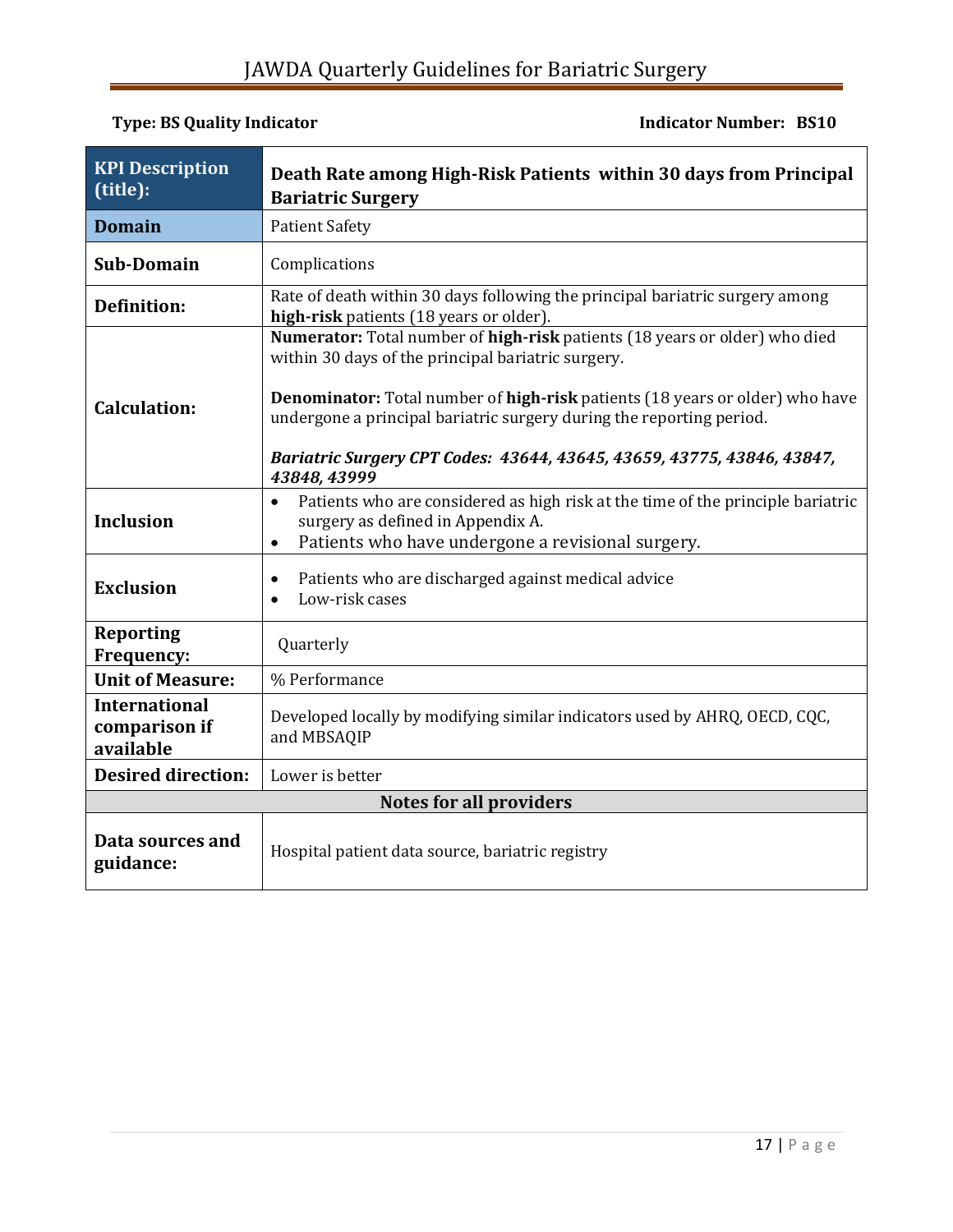| <b>KPI Description</b><br>(title):                 | Extended Length of Stay (LOS) > 7 days among Low-Risk Primary<br><b>Principal Bariatric Surgery Patients</b>                                                                                                                                                                                                                                                                                                   |  |  |
|----------------------------------------------------|----------------------------------------------------------------------------------------------------------------------------------------------------------------------------------------------------------------------------------------------------------------------------------------------------------------------------------------------------------------------------------------------------------------|--|--|
| <b>Domain</b>                                      | <b>Patient Safety</b>                                                                                                                                                                                                                                                                                                                                                                                          |  |  |
| Sub-Domain                                         | Effectiveness/Process                                                                                                                                                                                                                                                                                                                                                                                          |  |  |
| <b>Definition:</b>                                 | The percentage of <b>low-risk</b> patients (18 years or older) undergoing primary<br>principal bariatric surgery who had an extended postoperative LOS (>7 days).<br><b>Primary Principal Procedure:</b> The most complex bariatric operative procedure<br>performed during this OR encounter AND the first metabolic or bariatric<br>procedure for the patient to ever undergo.                               |  |  |
| <b>Calculation:</b>                                | Numerator: Total number of low-risk patients who experienced extended length<br>of stay (> 7 days) following the primary principal bariatric procedure.<br><b>Denominator:</b> Total number of low-risk patients (18 years or older) who have<br>undergone a primary principal bariatric surgery. during the reporting period<br>Bariatric Surgery CPT Codes: 43644,43645, 43659, 43775, 43846,43847,<br>43999 |  |  |
| <b>Inclusion</b>                                   | Low-risk adult patients (18 years and above) with a primary principal<br>$\bullet$<br>bariatric surgery                                                                                                                                                                                                                                                                                                        |  |  |
| <b>Exclusion</b>                                   | Patient who are considered as high risk at the time of surgery as defined in<br>$\bullet$<br>Appendix A.<br>Patients who have undergone revisional surgery.                                                                                                                                                                                                                                                    |  |  |
| <b>Reporting</b><br>Frequency:                     | Quarterly                                                                                                                                                                                                                                                                                                                                                                                                      |  |  |
| <b>Unit of Measure:</b>                            | % performance                                                                                                                                                                                                                                                                                                                                                                                                  |  |  |
| <b>International</b><br>comparison if<br>available | Developed locally by modifying similar indicators used by MBSAQIP                                                                                                                                                                                                                                                                                                                                              |  |  |
| <b>Desired direction:</b>                          | Lower is better                                                                                                                                                                                                                                                                                                                                                                                                |  |  |
|                                                    | <b>Notes for all providers</b>                                                                                                                                                                                                                                                                                                                                                                                 |  |  |
| Data sources and<br>guidance:                      | Hospital patient data source, bariatric registry                                                                                                                                                                                                                                                                                                                                                               |  |  |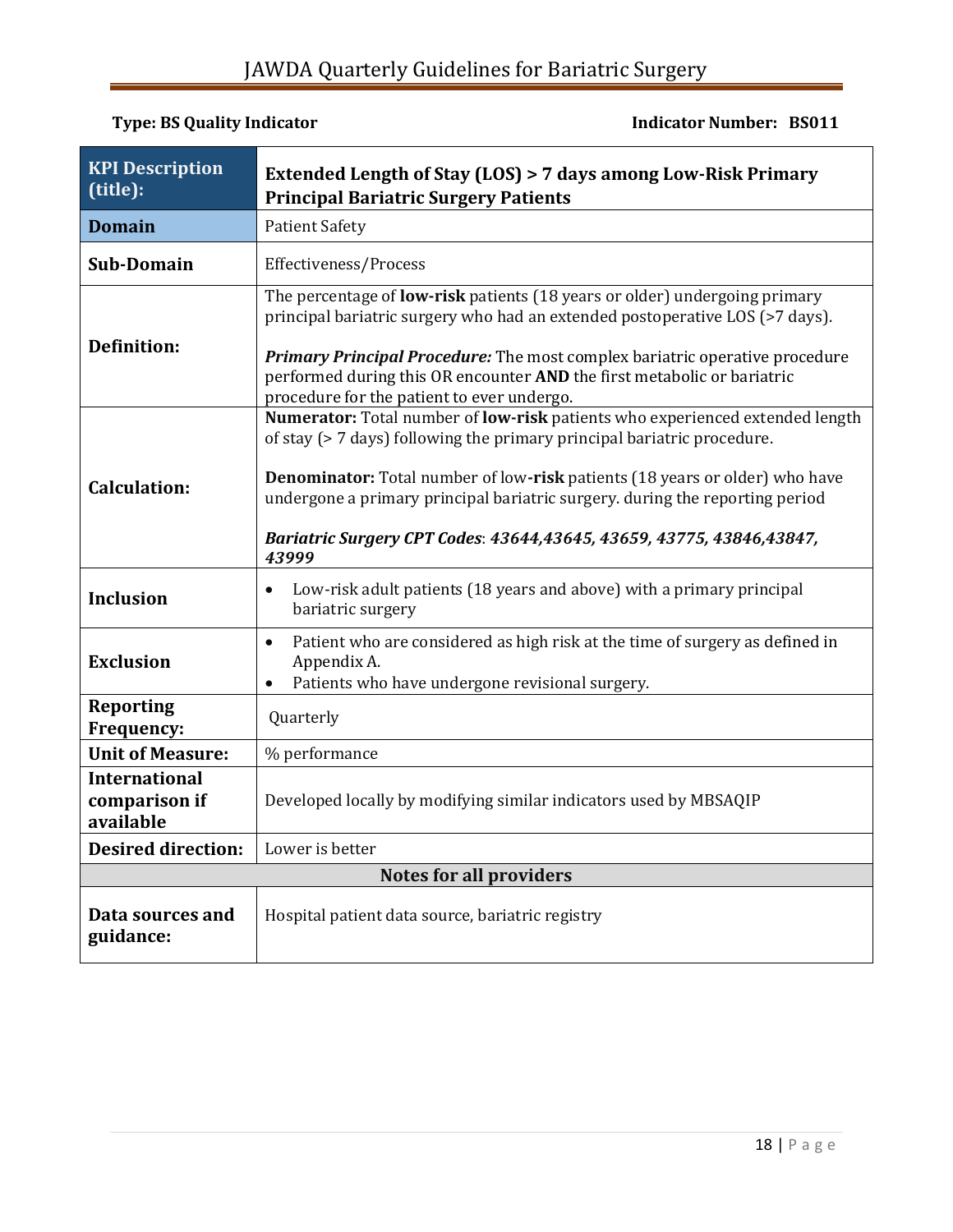| <b>KPI Description</b><br>(title):                 | Extended Length of Stay (LOS) > 7 days among High-Risk Bariatric<br><b>Surgery Patients</b>                                                                                                                                                                                                                                                                                                                                                |  |
|----------------------------------------------------|--------------------------------------------------------------------------------------------------------------------------------------------------------------------------------------------------------------------------------------------------------------------------------------------------------------------------------------------------------------------------------------------------------------------------------------------|--|
| <b>Domain</b>                                      | <b>Patient Safety</b>                                                                                                                                                                                                                                                                                                                                                                                                                      |  |
| <b>Sub-Domain</b>                                  | Effectiveness/Process                                                                                                                                                                                                                                                                                                                                                                                                                      |  |
| <b>Definition:</b>                                 | The percentage of high-risk patients (18 years or older) who have undergone a<br>principal bariatric surgery and had an extended postoperative LOS (>7 days).                                                                                                                                                                                                                                                                              |  |
| <b>Calculation:</b>                                | Numerator: Total number of high-risk patients (18 years or older) who<br>experienced an extended length of stay (> 7 days) following the principal bariatric<br>procedure.<br><b>Denominator:</b> Total number of <b>high-risk</b> patients (18 years or older) who have<br>undergone a principal bariatric surgery during the reporting period.<br>Bariatric Surgery CPT Codes: 43644, 43645, 43659, 43775, 43846, 43847,<br>43848, 43999 |  |
| <b>Inclusion</b>                                   | Patients who are considered as high risk at the time of the principle bariatric<br>$\bullet$<br>surgery as defined in Appendix A.<br>Patients who have undergone a revisional surgery.<br>$\bullet$                                                                                                                                                                                                                                        |  |
| <b>Exclusion</b>                                   | Low-risk cases<br>$\bullet$                                                                                                                                                                                                                                                                                                                                                                                                                |  |
| <b>Reporting</b><br><b>Frequency:</b>              | Quarterly                                                                                                                                                                                                                                                                                                                                                                                                                                  |  |
| <b>Unit of Measure:</b>                            | % performance                                                                                                                                                                                                                                                                                                                                                                                                                              |  |
| <b>International</b><br>comparison if<br>available | Developed locally by modifying similar indicators used by MBSAQIP                                                                                                                                                                                                                                                                                                                                                                          |  |
| <b>Desired direction:</b>                          | Lower is better                                                                                                                                                                                                                                                                                                                                                                                                                            |  |
|                                                    | <b>Notes for all providers</b>                                                                                                                                                                                                                                                                                                                                                                                                             |  |
| Data sources and<br>guidance:                      | Hospital patient data source, bariatric registry                                                                                                                                                                                                                                                                                                                                                                                           |  |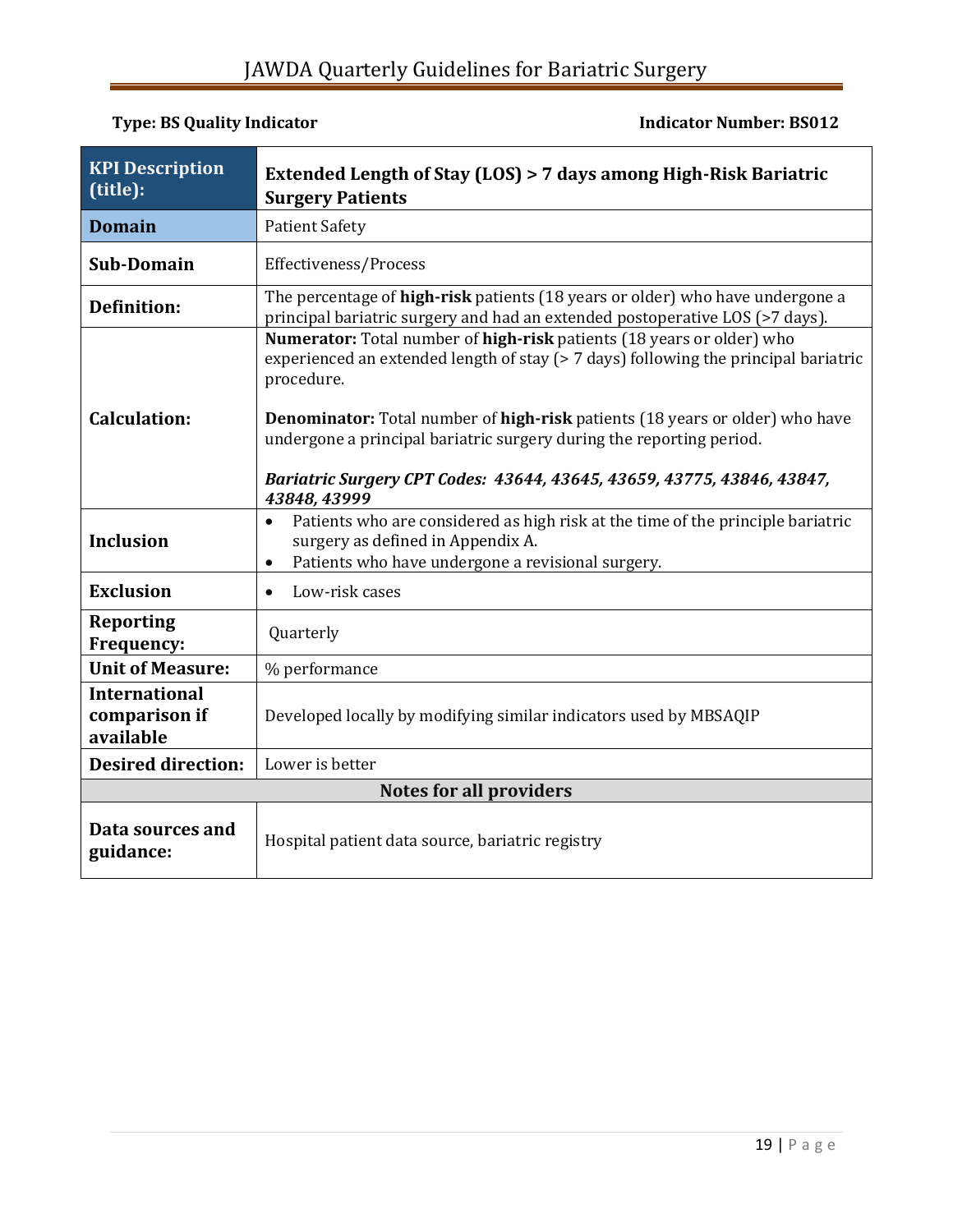<span id="page-19-0"></span>

| <b>Term</b>                         | <b>Definition</b>                                                                                                                                                                                                                                                                                                                                                                                                                                                                                                                                                                        |  |  |
|-------------------------------------|------------------------------------------------------------------------------------------------------------------------------------------------------------------------------------------------------------------------------------------------------------------------------------------------------------------------------------------------------------------------------------------------------------------------------------------------------------------------------------------------------------------------------------------------------------------------------------------|--|--|
| <b>Low Risk</b>                     | No previous metabolic or bariatric surgical procedures (regardless of<br>$\bullet$<br>approach).<br>Does not meet any of the "high risk" criteria below.<br>$\bullet$                                                                                                                                                                                                                                                                                                                                                                                                                    |  |  |
| <b>High Risk</b>                    | To be considered high-risk, the patient must meet any one or more of the<br>following criteria:                                                                                                                                                                                                                                                                                                                                                                                                                                                                                          |  |  |
|                                     | Revisional surgery<br>$\bullet$<br>BMI > 50 (Z68.43, Z68.44, Z68.45)<br>$\bullet$<br>H/O Venous Thromboembolism (VTE) (Z86.718)<br>$\bullet$<br>Severe Obstructive Sleep Apnea (OSA) (G47.33)<br>$\bullet$<br>Poor Functional Status (Z74.09)<br>$\bullet$<br>H/O Acute Myocardial Infarction (AMI) (AMI - I21, I22 and I23 range<br>and <i>[25.2]</i><br>H/O Percutaneous Coronary Intervention (PCI) (PCI - Z98.61)<br>$\bullet$<br>$H/O$ End Organ Damage $(N18.1 - N18.9)$<br>$\bullet$<br>Transplant (Z94.0 - Z94.7 and Z94.81 - Z94.89)<br>$\bullet$<br>Age $>55$ yrs<br>$\bullet$ |  |  |
| <b>Primary Surgery</b>              | The first metabolic or bariatric procedure ever performed on the patient.                                                                                                                                                                                                                                                                                                                                                                                                                                                                                                                |  |  |
| <b>Principal Surgery</b>            | The most complex bariatric operative procedure performed during this OR<br>encounter.                                                                                                                                                                                                                                                                                                                                                                                                                                                                                                    |  |  |
| <b>Revisional</b><br><b>Surgery</b> | A revision is a procedure in which the patient has a history of having any<br>bariatric procedure at any time in the past and the current procedure<br>modifies all or part of the previous bariatric procedure.                                                                                                                                                                                                                                                                                                                                                                         |  |  |

**Appendix A: Glossary**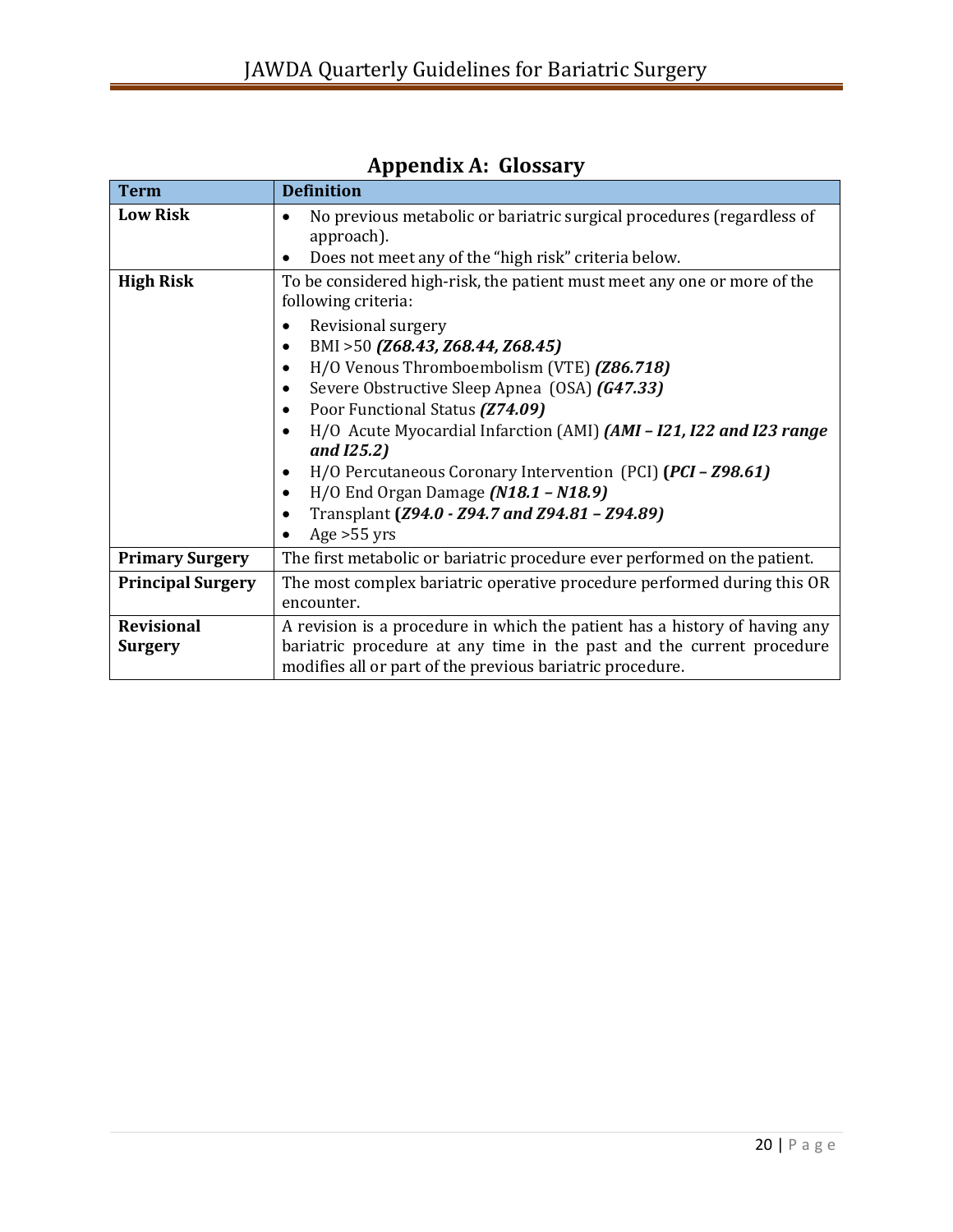# **Appendix B: Approved procedure CPT codes:**

<span id="page-20-0"></span>

| <b>CPT</b> | <b>Description</b>                                                                                                                                                                                                     |
|------------|------------------------------------------------------------------------------------------------------------------------------------------------------------------------------------------------------------------------|
| 43644      | Laparoscopy, surgical, gastric restrictive procedure; with gastric bypass and<br>Roux-en-Y gastroenterostomy (roux limb 150 cm or less)                                                                                |
| 43645      | Laparoscopy, surgical, gastric restrictive procedure; with gastric bypass and small<br>intestine reconstruction to limit absorption                                                                                    |
| 43659      | Unlisted laparoscopy procedure, stomach                                                                                                                                                                                |
| 43770      | Laparoscopy, surgical, gastric restrictive procedure; placement of adjustable<br>gastric restrictive device (eg. Gastric band and subcutaneous port components)                                                        |
| 43771      | Laparoscopy, surgical, gastric restrictive procedure; revision of adjustable gastric<br>restrictive device component only                                                                                              |
| 43775      | Laparoscopy, surgical, gastric restrictive procedure; longitudinal gastrectomy (ie.<br>Sleeve gastrectomy)                                                                                                             |
| 43842      | Gastric restrictive procedure, without gastric bypass, for morbid obesity; vertical-<br>banded gastroplasty                                                                                                            |
| 43843      | Gastric restrictive procedure, without gastric bypass, for morbid obesity; other<br>than vertical-banded gastroplasty                                                                                                  |
| 43845      | Gastric restrictive procedure with partial gastrectomy, pylorus-preserving<br>duodenoileostomy and ileoileostomy (50 to 100 cm common channel) to limit<br>absorption (biliopancreatic diversion with duodenal switch) |
| 43846      | Gastric restrictive procedure, with gastric bypass for morbid obesity; with short<br>limb (150 cm or less) Roux-en-Y gastroenterostomy                                                                                 |
| 43847      | Gastric restrictive procedure, with gastric bypass for morbid obesity; with small<br>intestine reconstruction to limit absorption                                                                                      |
| 43848      | Revision, open, of gastric restrictive procedure for morbid obesity, other than<br>adjustable gastric restrictive device (separate procedure)                                                                          |
| 43999      | Unlisted procedure, stomach                                                                                                                                                                                            |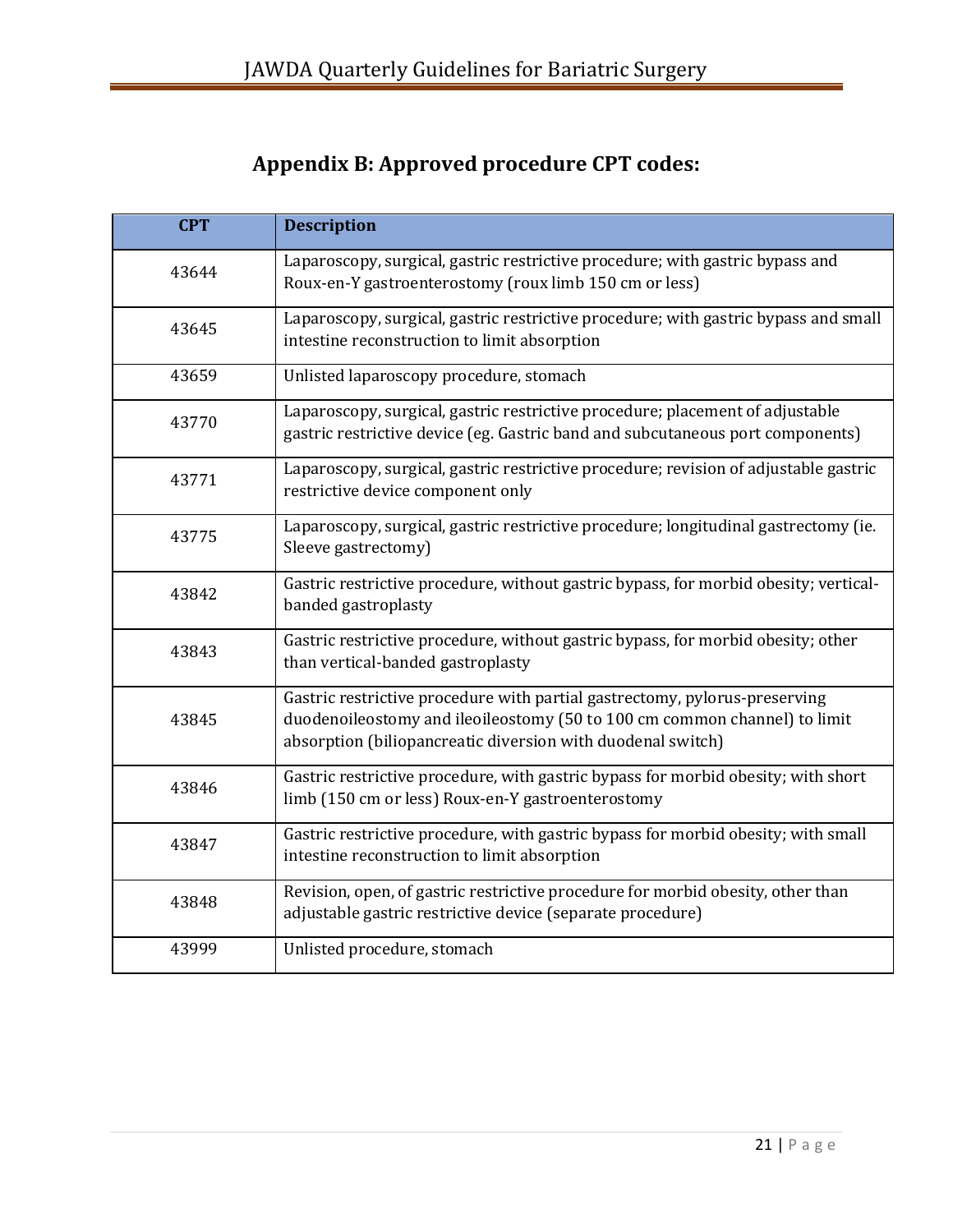<span id="page-21-0"></span>

| <b>Minor Complication</b>         | $ICD-10$            | <b>CPT - Included</b> | <b>CPT</b> - Excluded |
|-----------------------------------|---------------------|-----------------------|-----------------------|
| Marginal Ulcer diagnosed          | K28 - K28.9; K56.7; | 43235 - 43236;        | N/A                   |
| with endoscopy                    |                     | 43239; 43259          |                       |
| Anastomotic Stricture             | K91.89              | 43245                 | N/A                   |
| Requiring Endoscopic              |                     |                       |                       |
| dilatation                        |                     |                       |                       |
| Nausea / Vomiting                 | R <sub>11.2</sub>   | 96360; 96361          | N/A                   |
| <b>Urinary Tract Infection</b>    | N39.0               |                       | N/A                   |
| (UTI)                             |                     |                       |                       |
| Dehydration                       | E86.0               | 96360; 96361          | N/A                   |
| <b>Acute Renal Failure</b>        | N17.8; N17.9        | 96360; 96361          | 90935; 90937;         |
| managed w/ IV fluids - no         |                     |                       | 90945; 90947          |
| hemodialysis                      |                     |                       |                       |
| <b>Unspecified Kidney Failure</b> | N <sub>19</sub>     | 90935                 | N/A                   |
| Kidney stone                      | N20.0               |                       | N/A                   |
| <b>Incisional Hernia</b>          | K43.2               | N/A                   | N/A                   |
| Trocar surgical site              | T81.4XXA;           |                       | N/A                   |
| infection managed with            | T81.4XXD;T81.4XXS;  |                       |                       |
| drainage & local wound            | K95.01; K95.81      |                       |                       |
| care                              |                     |                       |                       |

## **Appendix C: Minor Complications ICD-10 and CPT Codes:**

## **Appendix D: Major Complications ICD-10 Codes**

<span id="page-21-1"></span>

| <b>Complication</b>                                                                                                                                    | $ICD-10$                             | <b>CPT - Included</b>                                                                                        | $CPT -$<br><b>Excluded</b> |
|--------------------------------------------------------------------------------------------------------------------------------------------------------|--------------------------------------|--------------------------------------------------------------------------------------------------------------|----------------------------|
| Venous Thrombembolism (VTE) requiring<br>administration of anticoagulant or<br>intervention, such as embolectomy or<br>inferior vena cava (IVC) filter | 182 code range<br>series             | 34001; 34051;<br>34101; 34111;<br>34151; 34201;<br>34203; 34401;<br>34421; 34451,<br>34471, 34490;<br>37619; | N/A                        |
| Anastomotic Leak requiring reoperation                                                                                                                 | Z98.0; T82.533;<br>T85.598; T85.638A | 44602; 44604;<br>49320                                                                                       | N/A                        |
| Percutaneous drainage of abscess, stent<br>placement, or conservative management<br>with parenteral nutrition or NPO                                   | L02.91; Z98.0                        | $10030; 10080 -$<br>$10120; 11000 -$<br>11047; 99601;<br>99602;                                              | $11042 -$<br>11044         |
| Gastrointestinal hemorrhage requiring<br>transfusion or intervention                                                                                   | K92.2                                | 36430; 36440;<br>36455; 36450;<br>with<br>blood transfusion                                                  | N/A                        |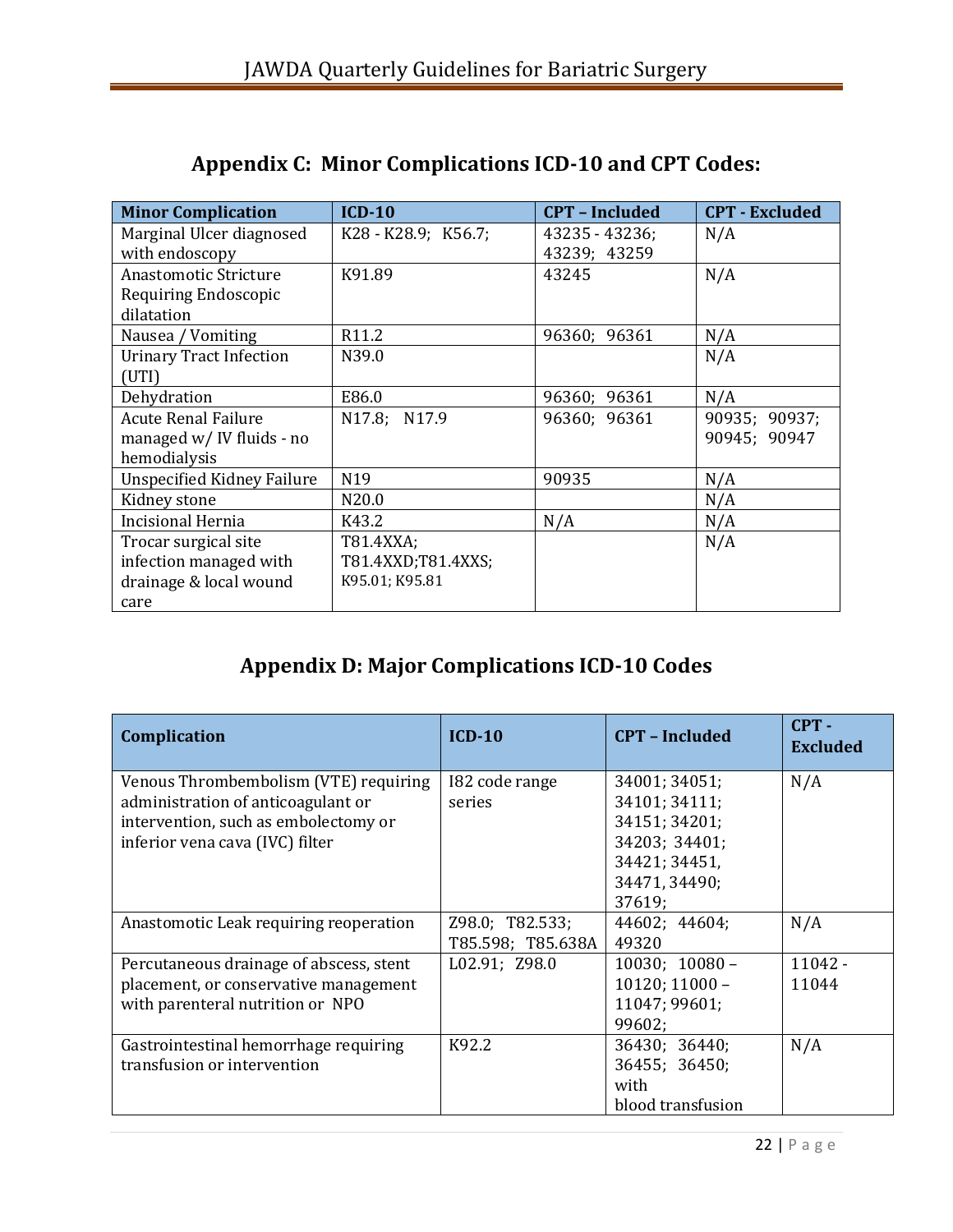| Small bowel obstruction with reoperation                                                                                                                     | K56.49 - K56.50,<br>K56.51, K56.52;<br>K56.600, K56.601;<br>K56.609 | 44180; 44602;<br>44604; 49320          | N/A |
|--------------------------------------------------------------------------------------------------------------------------------------------------------------|---------------------------------------------------------------------|----------------------------------------|-----|
| Bowel perforation with reoperation                                                                                                                           | K63.1                                                               | 44602; 44604;<br>49320                 | N/A |
| Trocar site hernia requiring reoperation                                                                                                                     | K43.0                                                               | 43281; 43282                           | N/A |
| Myocardial infarction (AMI)                                                                                                                                  | 121.01-29; I22.1-9;<br>I23.0-.8; I25.2                              | N/A                                    | N/A |
| Cerebrovascular accident (CVA)                                                                                                                               | $I63.00 - I63.9$                                                    | N/A                                    | N/A |
| Renal Failure requiring dialysis                                                                                                                             | N17.8; N17.9;<br>N19; N18.1 - N18.9                                 | 90935; 90937;<br>90945; 90947          | N/A |
| Respiratory failure requiring intubation                                                                                                                     | $[96.0 - 96.9]$                                                     | 31500; 94660-<br>94662                 | N/A |
| Chronic nausea and vomiting not<br>responsive to conservative management<br>and requiring total parenteral nutrition<br>(TPN)                                | R11.2                                                               | 96365 - 96371; 96373<br>$-96376;96379$ | N/A |
| Gastric sleeve stenosis/obstruction<br>requiring revision to gastric bypass                                                                                  | K91.30, K91.31,<br>K91.32; K95.89                                   | 43775; 43848                           | N/A |
| Surgical site infection (SSI - superficial,<br>deep or organ space) requiring<br>debridement, washout in the operating<br>room, or percutaneous intervention | T81.4XXA;<br>T81.4XXD;<br>T81.4XXS; K95.01;<br>K95.81               | 10040-10180;<br>11000-11047            | N/A |